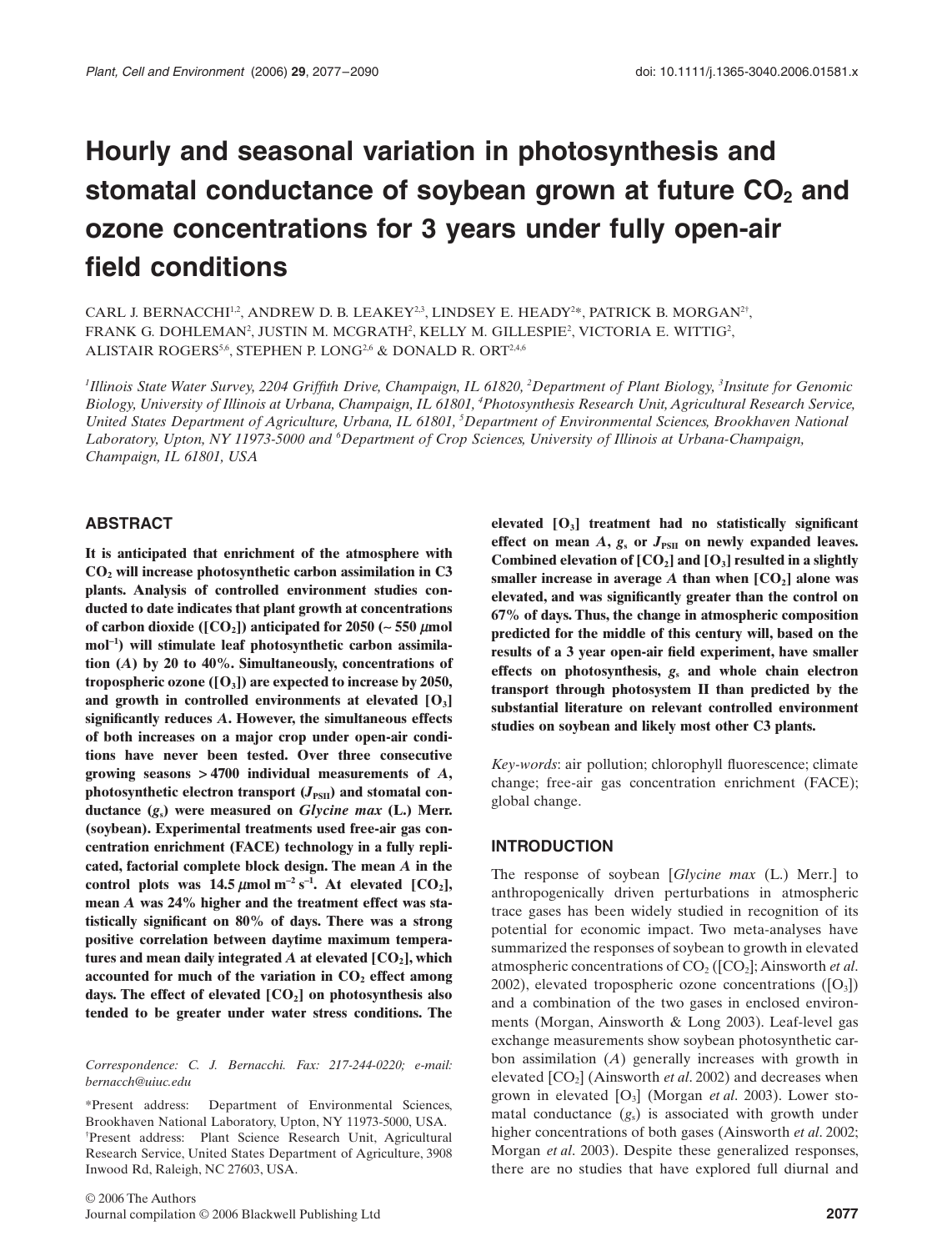seasonal responses of soybean, or any other plant, to growth in elevated  $[O_3]$  over the full life cycle and under fully open-air conditions. Such data have only been provided for elevated  $[CO_2]$  previously for wheat (Garcia *et al.*) 1998) and soybean (Rogers *et al*. 2004), and in each case only for a single year.

Evidence clearly demonstrates different directional responses of instantaneous leaf-level carbon assimilation (*A*) for soybean grown in elevated  $[CO_2]$  versus  $[O_3]$  (e.g. Ainsworth *et al*. 2002; Morgan *et al*. 2003). The mechanisms driving the responses in *A* differ substantially between  $[CO_2]$  and  $[O_3]$ . Growth in elevated  $[CO_2]$  stimulates *A* through an increase in the primary substrate,  $CO<sub>2</sub>$ , and a decrease in photorespiration. As a result of this, a 37% increase in light-saturated steady-state photosynthesis and 11% increase in light-limited photosynthesis are predicted when  $[CO_2]$  is increased from 370 to 550 µmol mol<sup>-1</sup> at 25 °C (Farquhar, Caemmerer & Berry 1980; Long 1991; Long *et al*. 2004; Rogers *et al*. 2004). This predicts that stimulation of  $A$  at elevated  $[CO_2]$  should be greatest during sunny weather and in the middle of the day, and least around dawn and dusk. Enhancement of *A* by elevated  $[CO<sub>2</sub>]$  in soybean grown in enclosures has often equalled theoretical expectations (e.g. Ainsworth *et al*. 2002). However, smaller than predicted stimulation was observed for soybean, and other crops, grown in elevated  $[CO<sub>2</sub>]$  under field conditions using FACE technology (Garcia *et al*. 1998; Ainsworth *et al*. 2003; Rogers *et al*. 2004; Bernacchi *et al*. 2005). Increases in *A* with elevated  $[CO<sub>2</sub>]$  may be diminished by numerous factors including (1) decreased maximum rate of carboxylation at ribulose-1, 5-bisphosphate carboxylase/oxygenase (RUBISCO) ( $V_{\text{c,max}}$ ); (2) decreased maximum whole chain rate of photosynthetic electron transport  $(J_{\text{max}})$ , which is proportional to the rate of regeneration of RuBP (Xu, Gifford & Chow 1994; Vu *et al*. 1997; Luo, Sims & Griffin 1998; Ainsworth *et al*. 2002; Ainsworth *et al*. 2004); and (3) decreased *g*<sup>s</sup> (Lawlor & Mitchell 1991; Allen *et al*. 1998; Ainsworth *et al*. 2002; Polley 2002; Rogers *et al*. 2004; Bernacchi *et al*. 2005). In the field, with a continually fluctuating environment, photosynthesis will rarely achieve a true steady state (e.g. Leakey *et al*. 2002).

Much less is known regarding the mechanism of response to growth in elevated  $[O_3]$ , although a decrease in *A* is typically observed via damage to photosynthetic machinery; caused primarily by a loss of the amount and activity of Rubisco (Pell, Eckardt & Enyedi 1992; Mckee, Farage & Long 1995; Reid, Fiscus & Burkey 1998; Long & Naidu 2002). Ozone affects plants by diffusing through the stomata into the leaf and reacting with the water of the exposed mesophyll apoplast and its solutes to form a wide range of reactive oxygen species (ROS). These in turn interact with plasma membranes and initiate a damage response. It is not possible to calculate a theoretical reduction in *A* at a given  $[O_3]$ , though substantial decreases in *A* with elevated  $[O_3]$  is generally observed regardless of the enclosure type in which the treatment is applied. However, the youngest fully expanded leaves of soybean grown in elevated  $[O_3]$  under field conditions do not show decreases in *A* (Morgan *et al*. 2004). Only after prolonged exposure in full sunlight does  $A$  begin to decrease with elevated  $[O_3]$ (Morgan *et al*. 2004). These results were observed based on gas exchange measurements made on detached leaves measured in controlled environments. Whether this lack of response is observed over diurnal, seasonal and interannual time courses has yet to be determined.

True representation of responses to elevated  $[CO<sub>2</sub>]$  and  $[O_3]$  should include variable conditions over short- and long-term timescales as well as over repeated complete life cycles. The influence of rising temperature (Long 1991) or water stress (Allen *et al*. 1994) on *A* has also been predicted to interact with the effect of elevated  $[CO_2]$ ; however, few studies have the temporal resolution to measure this interaction under field conditions. Rogers *et al*. (2004) demonstrated variability in the response of a soybean cultivar to elevated  $[CO<sub>2</sub>]$  over seven measurement dates within one growing season. A mean 25% increase in diurnal integrated leaf-level photosynthesis was observed across the growing season; however daily responses ranged from a 50% increase to no effect (Rogers *et al*. 2004). From the analysis of a single year it is not possible to know if these responses are characteristic or instead reflect weather or environmental conditions unique to that year. Rogers *et al*. (2004) did not investigate the effects of elevated  $[O_3]$ . All previous field studies have used open-top chambers which alter the coupling of the leaf canopy to the ozone-polluted air, which could exaggerate the effect of ozone on leaf photosynthesis and *g*<sup>s</sup> relative to natural coupling (Elagoz & Manning 2005).

In this field study on soybean, we test the hypotheses that (1) under fully open-air conditions, the response of photosynthesis to elevated  $[CO_2]$  will be less than previously reported; (2) the responses will be affected by both plant developmental stage and time of day; (3) that the magnitude of response of elevated  $[CO<sub>2</sub>]$  on photosynthesis will vary with temperature and water stress; and (4) that no effect of elevated  $[O_3]$  on photosynthesis or  $g_s$  is observable in newly expanded leaves when compared with control or to elevated  $[CO_2]$  treatment. In addition to measuring  $A$ and *g*s, whole chain electron transport through photosystem II  $(J_{\text{PSII}})$  was determined by simultaneous modulated chlorophyll fluorescence to aid interpretation of observed responses. In total, > 4700 individual measurements each of *A*,  $g_s$  and  $J_{PSII}$  were made over full diurnal cycles during three complete growing seasons and life cycles. This study used the Soybean Free Air gas Concentration Enrichment (SoyFACE) facility at Champaign, IL, USA.

### **METHODS**

## **Site description**

The SoyFACE facility is contained within a 32 ha (80 acre) field of the South Farms, University of Illinois at Urbana-Champaign (40°03′21.3″N, 88°12′3.4″W, 230 m a.s.l.; www.soyface.uiuc.edu). The soil is a Drummer-Flanagan soil series (fine-silty, mixed, mesic Typic Endoaquoll)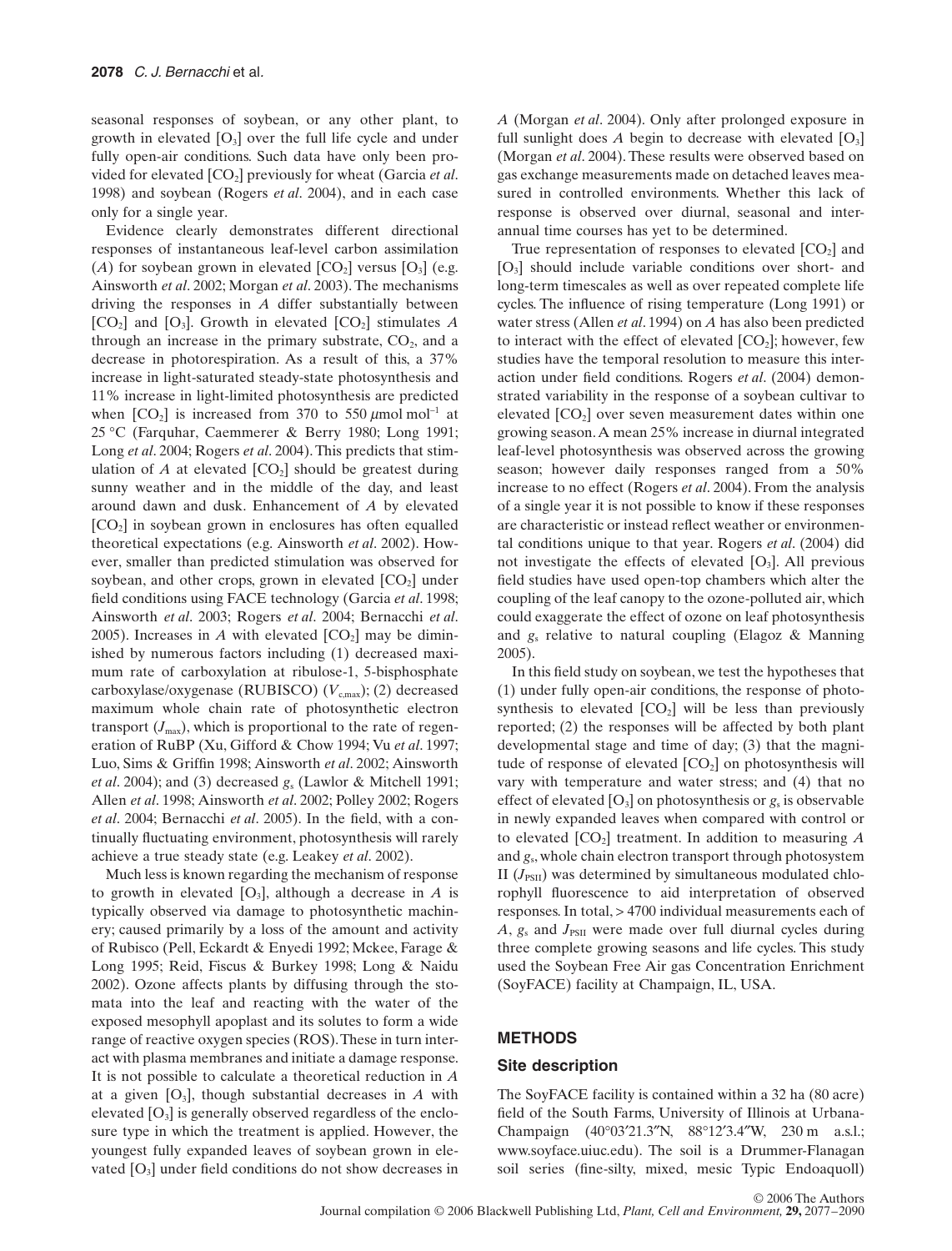typically very deep and formed from loess and silt parent material deposited on the glacial till and outwash plain. This site has been in continuous cultivation of arable crops for over 100 years. Soybean [*Glycine max* (L.) Merr. cv. Pioneer 93B15] and maize (*Zea mays*) each occupied one half of the field and follow an annual rotation. After the autumn maize harvest, the stubble was chopped with a mower followed by tillage with a rip chisel and conventional single-pass cultivator tillage was used in the spring. Soybean row spacing was 0.38 m and cultivation followed typical Illinois agricultural practices (Ainsworth *et al*. 2004; Rogers *et al*. 2004).

Four blocks were nested within the 16 ha of soybean, each containing one control, one elevated  $[CO<sub>2</sub>]$ , one elevated  $[O_3]$  and one elevated  $[CO_2] + [O_3]$  treatment plot. The plots were octagonal with a mean diameter of 20 m, defined by horizontal pipes which provide the controlled release of  $O_3$ ,  $CO_2$  or both gases. These pipes and associated equipment are assembled immediately after sowing, so that treatment was applied at emergence and continued through to final harvest. The plots were separated by at least 100 m to avoid cross-contamination. Treatments were arranged in a randomized complete block design (*n* of 4 for each treatment) to control for topographic and soil variation across the field.

The target  $[CO_2]$  of 550 µmol mol<sup>-1</sup> and  $[O_3]$  of  $1.23 \times$  current concentration was based on projected future mean global tropospheric concentrations for 2050 (IPCC 2001; Prather *et al.* 2001, 2003). Seasonal average [CO<sub>2</sub>] in the elevated  $[CO_2]$  and elevated  $[CO_2] + [O_3]$  treatments was 552  $\mu$ mol mol<sup>-1</sup> in 2002 and 2003, and 550  $\mu$ mol mol<sup>-1</sup> in 2004. This compared to an ambient  $[CO<sub>2</sub>]$  of ~375  $\mu$ mol mol<sup>-1</sup>. Seasonal average [O<sub>3</sub>] in the elevated  $[O_3]$  and elevated  $[CO_2] + [O_3]$  treatments was greater than ambient  $[O_3]$  by 21% in 2002, and 25% in 2003 and 2004 (Fig. 1). Mean 8 h maximum  $[O_3]$  throughout the season and seasonal AOT40 and SUM06 values (Mauzerall & Wang 2001) were calculated from ozone concentrations measured on site (model 49CO3 analyser; Thermo Environmental Instruments, Franklin, MA, USA; calibration US EPA Equivalent Method EQQA-0880-047, range 0 to 0.05–1.0  $\mu$ mol mol<sup>-1</sup>) from control and elevated [O<sub>3</sub>] plots (Fig. 1). Elevation of  $[CO_2]$  and  $[O_3]$  was based on the method of Miglietta *et al*. (2001) modified as described previously for  $CO<sub>2</sub>$  (Ainsworth *et al.* 2004) and  $O<sub>3</sub>$  (Morgan *et al*. 2004). All 3 years of measurement included the control, elevated  $[CO_2]$  and elevated  $[O_3]$  treatments while the elevated  $[CO_2] + [O_3]$  treatment was added for 2003 and 2004.

Palmer crop moisture index (PCMI) is an estimate of short-term moisture conditions based on temperature, precipitation and modelled soil water content (Palmer 1968). As PCMI decreases below zero, it indicates progressively greater drought stress conditions. PCMI from 1973 to 2004 for East Central Illinois was provided by the Climate Operation Branch of the National Oceanic and Atmospheric Administration (NOAA) [\(http://www.usda.gov/oce/waob/](http://www.usda.gov/oce/waob/) jawf/). Meteorological measurements of precipitation, temperature, humidity and solar radiation were collected in 15 min averages from a weather station located at SoyFACE. Thirty year mean averages (1971–2000) of meteorological variables were determined from recorded data of weather stations located within 3 km of the SoyFACE field through the Midwestern Climate Information System (MICIS) operated by the Midwestern Regional Climate Center, Illinois State Water Survey ([http://mrcc.sws.uiuc.edu](http://mrcc.sws.uiuc.edu/)/).

## **Gas exchange and chlorophyll fluorometry measurements**

Measurements were made from predawn to post-dusk on 15 d over three complete growing seasons (Table 1). A total of three teams in 2002 and four teams in 2003 and 2004 measured leaf level gas exchange each using a portable open gas exchange systems incorporating infrared  $CO<sub>2</sub>$  and water vapor analysers (Li-Cor 6400; Li-Cor, Inc., Lincoln, NE, USA) coupled with an integrated portable chlorophyll fluorometer (LI-6400-40 leaf chamber fluorometer; Li-Cor, Inc.). Prior to measurements, the infrared  $CO<sub>2</sub>$  and water vapor analysers were zeroed using anhydrous calcium carbonate (Drierite, W.A. Hammond Drierite Company, Ltd, Xenia, OH, USA) to remove water, and  $NaOH/Ca(OH)_{2}$ (soda lime granules, Morgan Medical, Ltd, Kent, UK) to remove  $CO<sub>2</sub>$ , from the air entering the cuvettes. The gas exchange systems were calibrated every 30–45 d throughout the season using gas of a known, certified,  $CO<sub>2</sub>$  concentration with 21% oxygen and nitrogen as balance (S.J. Smith, Champaign, IL, USA), and known water vapor concentrations generated with a controlled humidification system (LI-610 Portable Dew Point Generator; Li-Cor, Inc.).

Measurements were made on the youngest fully expanded leaves from plants within a  $4 \times 2$  m area in each plot reserved for this study. Measurements were initiated prior to sunrise in 2002 and 2004, and immediately after sunrise in 2003. Early morning measurements often coincided with dew present on the leaves; in which case, leaves were blotted with paper towels immediately prior to enclosure into the leaf chamber.  $g_s$  was not calculated at these times, because residual surface moisture likely increased apparent water vapor fluxes from the leaf. Three leaves on separate plants in each plot were measured once approximately every 2 h. Each of the teams sampled one complete block for each time point. Each team started their cycle of measurements in a different block and cycled through the blocks over the day. This avoided confounding time within the approximately 45 min to 1 h that it took to complete all measurements with treatment and avoided confounding any differences between teams with a block.

Immediately prior to the start of a measurement cycle, the red-blue light-emitting diode (LED) light source integrated into each gas exchange system was set to the incident photosynthetically active photon flux (*I*) that was determined using a photometric sensor mounted just above the plant canopy (LI-210, Li-Cor, Inc.). Similarly, the measurement temperature of the gas exchange cuvette block was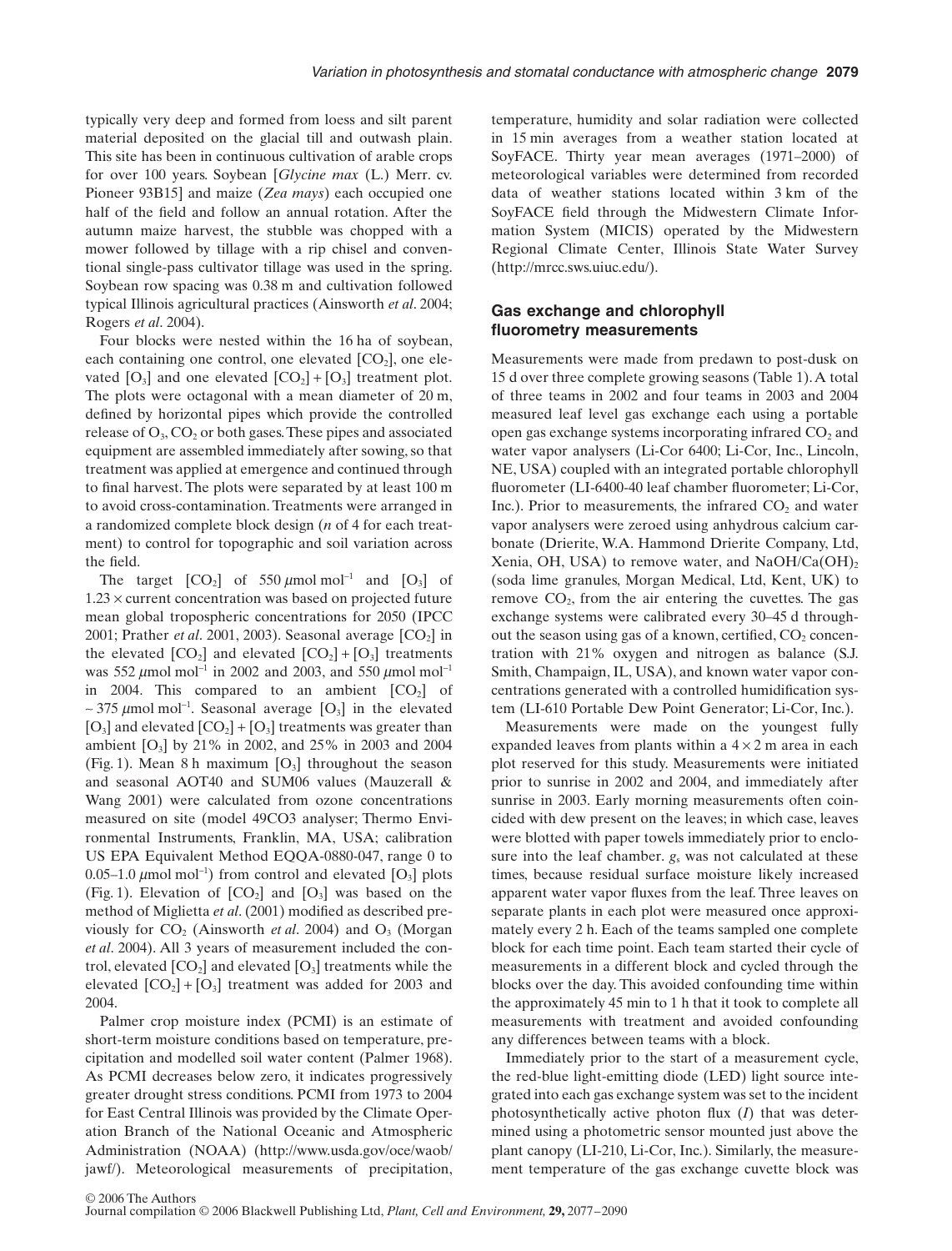

Figure 1. Meteorological conditions measured during the 2002, 2003 and 2004 growing seasons. Panels (a, b & c) show the daily maximum and minimum temperatures throughout each growing season (solid lines) and the daily maximum and minimum temperatures averaged for the period 1971–2000 (grey broken line). Also shown is the mean temperature for each of the three growing seasons and the 30 year mean (1971–2000, d). Daily total precipitation is shown for each of the growing seasons (e, f & g) along with mean May–September Palmer crop moisture index (PCMI) values for Illinois Climate Division 5 by the Climate Operation Branch of the National Oceanic and Atmospheric Administration (NOAA) ([http://www.ncdc.noaa.gov/oa/ncdc.html;](http://www.ncdc.noaa.gov/oa/ncdc.html) h). Total daily integral of solar radiation for each day of the growing season (i, j, k) is shown along with mean daily solar radiation for each of the growing seasons compared with the 30 year mean value. The dates on which diurnal photosynthesis  $(A)$ , stomatal conductance  $(g_s)$  and whole chain electron transport through photosystem II  $(J_{PSII})$ were measured are indicated by the open triangles. Mean 8 h maximum ozone concentrations are shown for each of the three growing seasons (m, n & o) along with ozone exposure calculations using the AOT40 (white bars) and SUM06 (grey bars) for the control (open bars) and elevated  $[O_3]$  (striped bars, p).

set to the open-air temperature recorded at the start of the measurement period using an aspirated shielded type T thermocouple (copper-constantan) positioned 2 m above ground and attached to a datalogger (CR7 700X Measurement and Control System; Campbell Scientific, Logan, UT, USA). Humidity in the gas exchange cuvette was not controlled except to avoid condensation inside the gas exchange system during early morning and evening measurements. The light and temperature conditions within the chamber were held constant for the duration of the measurement period, regardless of short-term fluctuations in light and air temperature.  $[CO<sub>2</sub>]$  in the cuvettes was set to growth  $[CO<sub>2</sub>]$  for each treatment, with the control and elevated  $[O_3]$  plots having a set point of 370  $\mu$ mol mol<sup>-1</sup>, and

the elevated  $[CO_2]$  and elevated  $[CO_2] + [O_3]$  plots having a set point of 550  $\mu$ mol mol<sup>-1</sup>. Conditions were allowed to stabilize for  $45-60$  s after enclosing  $2 \text{ cm}^2$  of an attached leaflet in the gas exchange cuvette. The time required for one complete measurement cycle of all 16 plots ranged from 45 min to 1 h.

Calculations of  $A$  and  $g_s$  followed the equations of von Caemmerer & Farquhar (1981) and for *J*<sub>PSII</sub> Genty, Briantais & Baker (1989). Daily integrated rates of carbon assimilation (*A*′) and whole chain electron transport (*J*′) were calculated from the instantaneous measurements made for each day of the growing season as described previously (Rogers *et al*. 2004). In 2003 when predawn measurements were not made, the leaves were assumed to have a net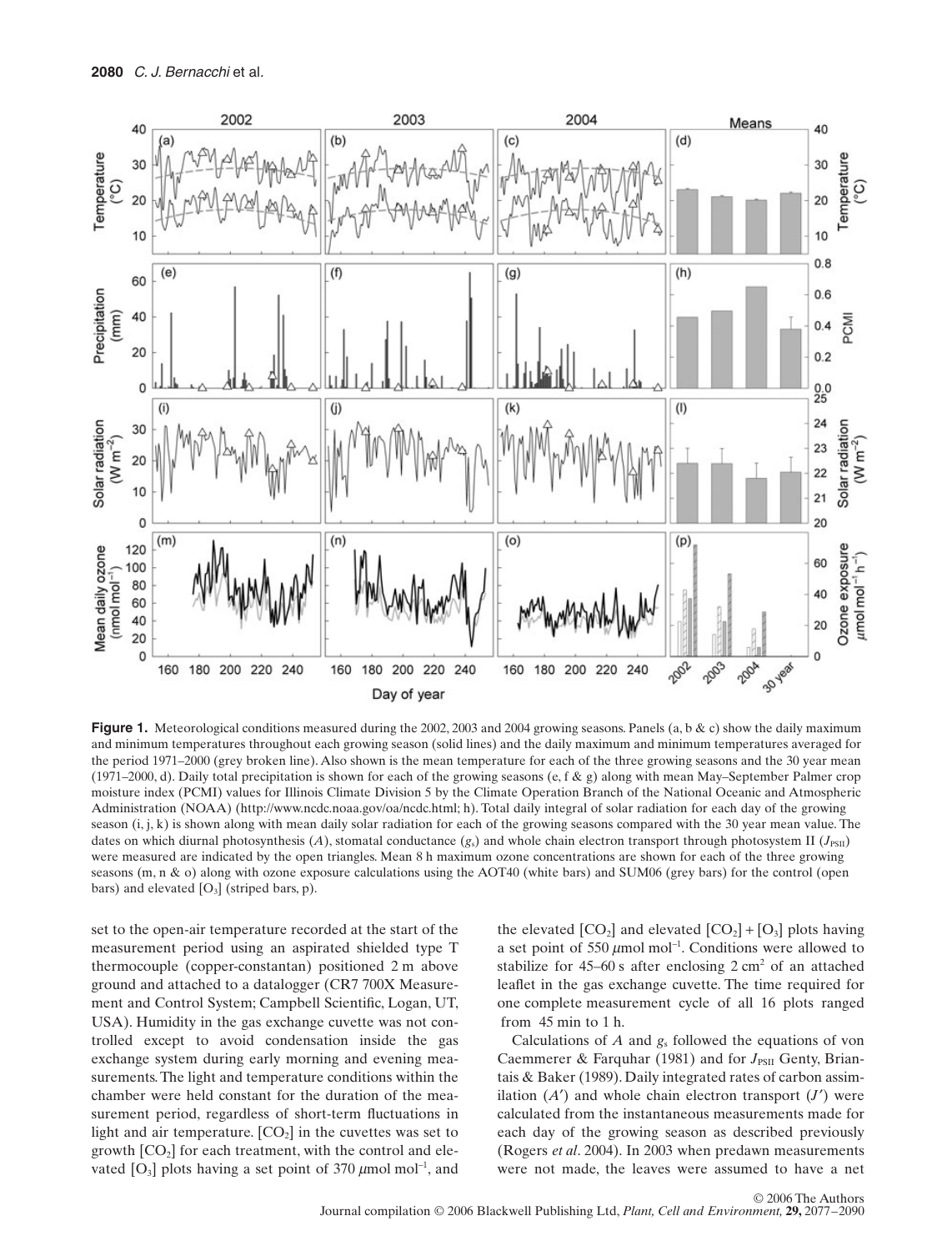**Table 1.** Calendar date, day of year (DOY), diurnal start and finish times of experimental measurements and estimated crop ontogenetic developmental stage (defined in Ritchie *et al*. 1989) for *Glycine max* grown at Soybean Free Air Concentration Enrichment (SoyFACE) in Champaign, IL

| Date              | <b>DOY</b> | First measurement (h) | Last measurement (h) | Growth stage                                   |
|-------------------|------------|-----------------------|----------------------|------------------------------------------------|
| 1 July 2002       | 182        | 4:30                  | 20:30                | Vegetative, fourth trifoliate                  |
| 17 July 2002      | 198        | 4:30                  | 20:30                | Full bloom, flower in top 2 nodes              |
| 31 July 2002      | 212        | 4:30                  | 20:30                | Beginning pod in top 4 nodes                   |
| 15 August 2002    | 227        | 4:30                  | 20:30                | 3.175 mm seed in top 4 nodes                   |
| 27 August 2002    | 239        | 5:00                  | 20:00                | 3.175 mm seed in top 4 nodes                   |
| 10 September 2002 | 253        | 5:30                  | 19:00                | Full size seed in top 4 nodes                  |
| 25 June 2003      | 176        | 7:00                  | 21:00                | Vegetative, second trifoliate                  |
| 16 July 2003      | 197        | 7:00                  | 21:00                | Beginning bloom, first flower                  |
| 7 August 2003     | 219        | 7:30                  | 21:30                | Beginning pod in top 4 nodes                   |
| 26 August 2003    | 238        | 7:00                  | 19:30                | 3.175 mm seed in top 4 nodes                   |
| 30 June 2004      | 182        | 4:30                  | 20:30                | Vegetative, fourth trifoliate                  |
| 14 July 2004      | 196        | 4:30                  | 20:30                | Beginning bloom, first flower                  |
| 4 August 2004     | 217        | 4:30                  | 19:45                | Full pod, three-fourth inch pod in top 4 nodes |
| 24 August 2004    | 237        | 4:30                  | 20:00                | 3.175 mm seed in top 4 nodes                   |
| 9 September 2004  | 253        | 5:00                  | 19:00                | Full size seed in top 4 nodes                  |

carbon assimilation of zero at sunrise. A polynomial was fitted to the data and the area under the curve integrated individually for each plot throughout each day. The order of the polynomial was increased stepwise until no significant increase in  $r^2$  was achieved. The resulting polynomials ranged from third to fifth order. Calculations for *A*<sup> $\prime$ </sup> and *J*<sup> $\prime$ </sup> were limited to the period of the day when  $A \geq 0$ ; that is, net photosynthesis was positive.

### **Statistical analysis**

Statistical analyses were conducted using the models developed previously for SoyFACE (Rogers *et al*. 2004). The plot was identified as the sample unit, with this value being the mean of the three subsamples in a plot at a single time point. The diurnal measurements were analysed separately for each day of year (DOY) using a mixed model complete block repeated measures analysis of variance (ANOVA) (PROC MIXED, SAS v9.1, SAS Institute, Cary, NC, USA), with time of day, treatment and time of day-by-treatment as fixed effects. *A priori* determined pairwise comparisons between the treatments and the controls were performed for each measurement day. The best-fit variance/covariance matrices were chosen for each variable using Akaike's information criterion to correct for inequality of variance between the sampling time periods (Keselman *et al*. 1998; Littell, Henry & Ammerman 1998; Littell, Pendergast & Natarajan 2000). Integrated calculation of *A*′ and *J*′ was also analysed as above only with DOY, treatment and DOY-by-treatment as fixed effects. Comparison between years was conducted using a complete block ANOVA with year and treatment as main effects. Because the experiment plots were rotated to different ends of the field each year, repeated measures analysis was not appropriate. Comparisons between the percentage stimulation in photosynthesis and daily maximum temperatures or PCMI were made using a linear regression ANOVA for a first-order fit to the data (SigmaPlot, Systat Software, Inc, Richmond, CA, USA). Given the variability associated with field studies, statistical significance is reported at  $P < 0.1$  as the risk of a Type II error would otherwise be high.

### **RESULTS**

The measured diurnal courses were spaced throughout the growing seasons representing a range of developmental stages (Table 1), ozone concentrations and meteorological conditions (Fig. 1). Of the 3 years, 2002 had the lowest PCMI but all 3 years were higher than the 1973–2001 average (Fig. 1). Daily maximum and minimum temperatures varied substantially throughout the duration of this experiment. Mean temperature was above average in 2002, average in 2003 and below average in 2004 (Fig. 1). Total solar radiation was generally similar among the three growing seasons, with only a slight decrease in solar radiation during the 2004 growing season relative to the previous two seasons (Fig. 1). In addition to variation in temperature, measurements throughout the three growing seasons included days during dry spells (e.g. DOY 238, 2003), rain (e.g. DOY 227, 2002), clear skies (e.g. DOY 182, 2004) and overcast skies (e.g. DOY 227, 2002). Additionally, the crop experienced a hailstorm that destroyed > 50% of the plant canopy on 14 July 2003 (Morgan *et al*. 2005). Background ambient [O3] varied within and among seasons with 2002 experiencing the highest and 2004 the lowest concentrations (Fig. 1).

Over the duration of this experiment, ca 320–430 individual leaves were measured on each of the 15 d, spread across the three growing seasons. Averaged across the daylight hours of the 15 d, mean *A* in the control plots was 14.5  $\mu$ mol m<sup>-2</sup> s<sup>-1</sup> and 24% higher in the elevated [CO<sub>2</sub>] plots at 17.9  $\mu$ mol m<sup>-2</sup> s<sup>-1</sup>. Photosynthesis in the elevated  $[CO<sub>2</sub>]$  plots was significantly greater on 80% of the measurement days. The mean  $A$  for the  $[O_3]$  plots was identical to that of the controls, and plots with simultaneous elevated  $[CO<sub>2</sub>]$  and  $[O<sub>3</sub>]$  treatment were 19% higher than the controls and significantly higher for 67% of days (Table 2).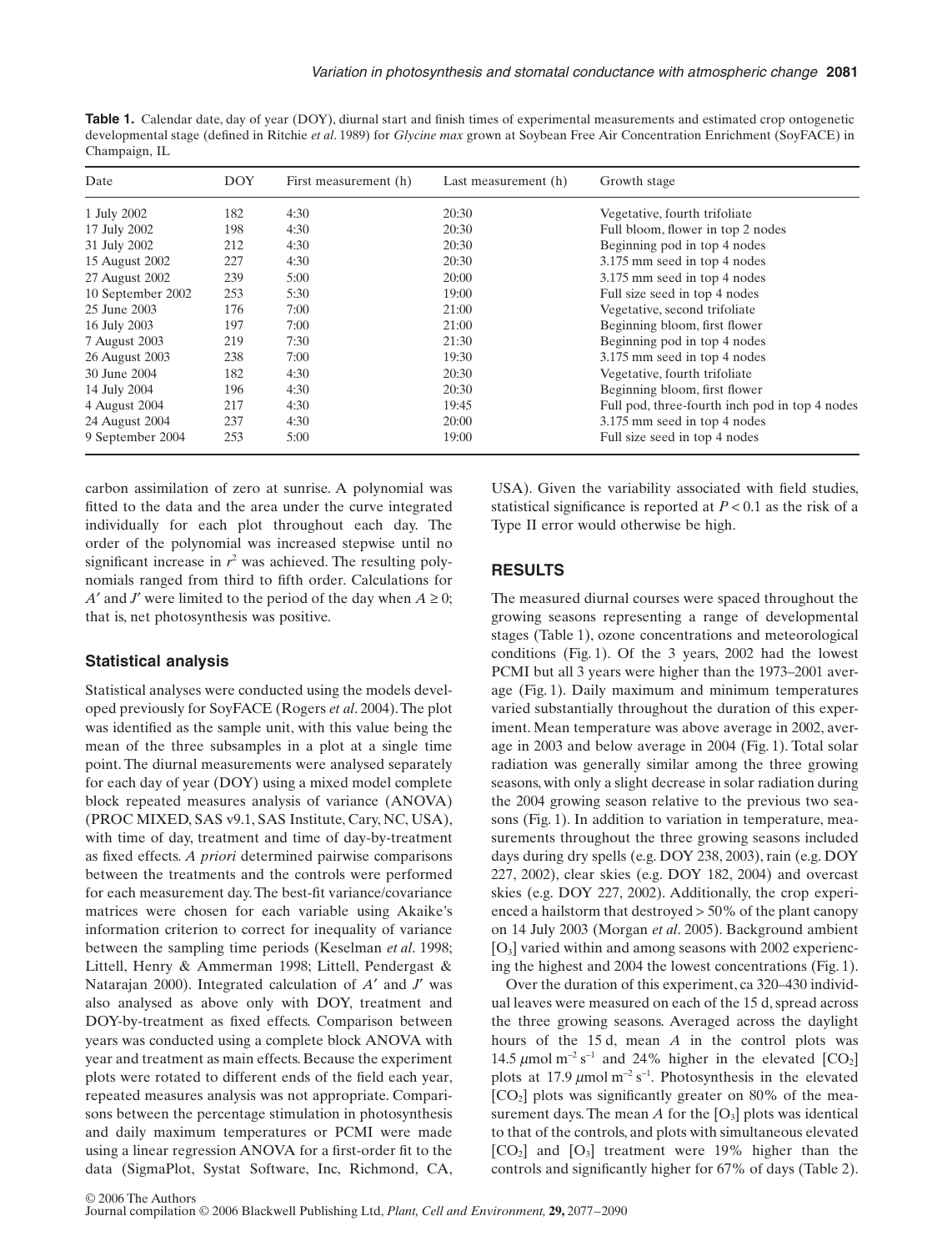| Year | Day of year | Main effects |         |              | Pairwise comparisons |               |                          | Means          |                 |                |                          |
|------|-------------|--------------|---------|--------------|----------------------|---------------|--------------------------|----------------|-----------------|----------------|--------------------------|
|      |             | T            | H       | $T \times H$ | CO <sub>2</sub>      | $O_3$         | $CO2 + O3$               | Control        | CO <sub>2</sub> | $O_3$          | $CO2 + O3$               |
| 2002 | 182         | < 0.001      | < 0.001 | < 0.001      | ${}< 0.001$          | <sub>ns</sub> | $\overline{\phantom{0}}$ | $14.7 \pm 0.7$ | $19.3 \pm 0.7$  | $14.3 \pm 0.7$ | $\overline{\phantom{0}}$ |
|      | 198         | < 0.01       | < 0.001 | < 0.001      | < 0.01               | ns            | -                        | $14.7 \pm 0.5$ | $17.5 \pm 0.5$  | $14.4 \pm 0.5$ | $\overline{\phantom{0}}$ |
|      | 212         | < 0.01       | < 0.001 | < 0.001      | < 0.01               | ns            | $\overline{\phantom{0}}$ | $16.4 \pm 0.9$ | $20.4 \pm 0.9$  | $16.9 \pm 0.9$ | $\overline{\phantom{0}}$ |
|      | 227         | < 0.001      | < 0.001 | < 0.001      | ${}< 0.001$          | ns            | $\overline{\phantom{0}}$ | $13.7 \pm 0.6$ | $18.0 \pm 0.6$  | $14.1 \pm 0.6$ | $\overline{\phantom{0}}$ |
|      | 239         | ns           | < 0.001 | < 0.1        | ns                   | ns            | $\overline{\phantom{0}}$ | $16.7 \pm 0.9$ | $17.7 \pm 0.9$  | $15.7 \pm 0.9$ | $\overline{\phantom{0}}$ |
|      | 253         | < 0.1        | < 0.001 | < 0.001      | < 0.1                | ns.           | $\overline{\phantom{0}}$ | $11.2 \pm 0.9$ | $14.2 \pm 0.9$  | $9.7 \pm 0.9$  | $\overline{\phantom{0}}$ |
| 2003 | 176         | < 0.01       | < 0.001 | < 0.01       | < 0.01               | ns.           | < 0.01                   | $14.0 \pm 1.0$ | $18.2 \pm 1.0$  | $13.8 \pm 1.0$ | $18.5 \pm 1.0$           |
|      | 197         | < 0.01       | < 0.001 | < 0.1        | ${}< 0.001$          | ns            | < 0.01                   | $16.8 \pm 1.0$ | $20.5 \pm 1.0$  | $17.9 \pm 1.0$ | $20.1 \pm 1.0$           |
|      | 219         | < 0.1        | < 0.001 | ns           | ns                   | ns.           | ns                       | $15.5 \pm 0.9$ | $17.4 \pm 0.9$  | $15.2 \pm 0.9$ | $17.4 \pm 0.9$           |
|      | 238         | < 0.1        | < 0.001 | < 0.001      | < 0.01               | <sub>ns</sub> | ns                       | $16.8 \pm 1.3$ | $22.3 \pm 1.3$  | $17.6 \pm 1.3$ | $19.7 \pm 1.3$           |
| 2004 | 182         | < 0.01       | < 0.001 | < 0.01       | < 0.001              | ns            | < 0.01                   | $15.6 \pm 1.2$ | $21.0 \pm 1.2$  | $15.9 \pm 1.2$ | $19.3 \pm 1.2$           |
|      | 196         | < 0.01       | < 0.001 | < 0.1        | < 0.1                | ns            | < 0.1                    | $13.7 \pm 0.6$ | $15.8 \pm 0.6$  | $12.8 \pm 0.6$ | $15.0 \pm 0.6$           |
|      | 217         | < 0.1        | < 0.001 | ns           | ns                   | < 0.1         | ns                       | $14.7 \pm 0.8$ | $15.0 \pm 0.8$  | $13.4 \pm 0.8$ | $15.3 \pm 0.8$           |
|      | 237         | < 0.01       | < 0.001 | < 0.001      | ${}< 0.001$          | ns            | < 0.01                   | $13.3 \pm 0.8$ | $16.9 \pm 0.8$  | $13.7 \pm 0.8$ | $16.3 \pm 0.8$           |
|      | 253         | < 0.1        | < 0.001 | ns           | < 0.1                | ns            | < 0.1                    | $8.8 \pm 1.4$  | $14.0 \pm 1.4$  | $11.9 \pm 1.4$ | $13.8 \pm 1.4$           |

Table 2. Statistic alanalysis of the complete-block repeated measures analysis of variance for instantaneous diurnal measurements of leaflevel photosynthesis (*A*)

The main effects are treatment (T), hour (H) and  $T \times H$ , with H as a repeated term. Pairwise comparisons of the three treatments versus control were determined *a priori*. Significance of *F* values is given in the table where non-statistical significance (ns) > 0.1. Also shown are mean daily values of *A* for each treatment on each date (± one SE of the mean).

 $J_{\rm PSII}$  averaged across all days and times averaged 132  $\mu$ mol  $m^{-2}$  s<sup>-1</sup> in the control plots and was 9% higher at 143  $\mu$ mol m<sup>-2</sup> s<sup>-1</sup> in the elevated [CO<sub>2</sub>] treatment. *J*<sub>PSII</sub> was also greater in the elevated  $[CO_2] + [O_3]$  treatment than the control, but only by 3%, while there was no effect of  $[O_3]$ alone. Given the many measurements, only representative figures showing the diurnal course of  $A$  and  $J_{PSII}$  from each growing seasons are included (Fig. 2; all data collected throughout this experiment may be viewed in the online supplementary information). Over all three growing seasons, elevated  $[CO_2]$  and elevated  $[CO_2] + [O_3]$  grown leaves show higher *A*, but the stimulation was only apparent in the middle of the day (Fig. 2). This accounts for the significant treatment by time effect seen most days (Table 2). The pattern of response observed for  $J_{PSTI}$  was similar to  $A$ , with elevated  $[CO_2]$  grown plants showing higher rates than the control (Fig. 2). However the proportional increase, relative to control was only about half that observed for *A* and only significant on 40% of days (Table 3; Fig. 2). When plants were grown in elevated  $[O_3]$ and  $[CO_2]$ , a significant increase in  $J_{\text{PSII}}$  was only apparent on 33% of days, and when grown in elevated  $[O_3]$  alone a significant decrease in  $J_{PSII}$  was observed on 1 d (Table 3). Two of the measurement dates in which a statistically significant mean effect of elevated  $[CO_2]$  was lacking showed a significant time by treatment response. Further investigation of these days shows certain time periods throughout the day when  $J_{PSII}$  is statistically higher for elevated  $[CO_2]$ than control grown plants.

Representative plots of diurnal *g*<sup>s</sup> are shown for each of the 3 years (Fig. 3). Averaged across the 15 d, the mean  $g_s$ in the control plots was 0.46 mol m<sup>-2</sup> s<sup>-1</sup> and 16% lower in the elevated  $[CO_2]$  plots at 0.38 mol m<sup>-2</sup> s<sup>-1</sup>. Decreases in  $g_s$ 

were statistically significant on 53% of measurement days as a result of growth in elevated  $[CO<sub>2</sub>]$  (Table 4). The average  $g_s$  for plants grown under elevated  $[O_3]$  was only 1% lower than of the controls and not significantly different, except on 2 d in 2003. With the exception of 1 d the elevated  $[CO<sub>2</sub>] + [O<sub>3</sub>]$  grown plants mirrored the responses of the elevated  $[CO_2]$  grown plants (Table 4).

Daily integral of *A* (*A*′) was typically higher for the plants grown at elevated  $[CO_2]$  and elevated  $[CO_2] + [O_3]$  over the duration of the experiment (Fig. 4). Increases in seasonal *A*′ ranged from 18% in 2004 to 25% in 2002 for the elevated  $[CO<sub>2</sub>]$  grown plants and from 16% in 2004 to 20.5% in 2003 for the elevated  $[CO_2] + [O_3]$  grown plants (Table 5). There was a significant treatment-by-day interaction in 2002 and 2004, suggesting a variable treatment response over the duration of these growing seasons (Fig. 4; Table 5).

A comparison of  $A'$  between control and elevated  $[CO_2]$ grown plants for the 3 years showed differences among years and treatments  $(P < 0.001)$  but no significant interaction. Analysing this further with pairwise comparisons showed that there was no difference between 2002 and 2003 but *A*′ was significantly lower in 2004 (Fig. 4). Per cent stimulation of  $A'$  by elevated  $[CO_2]$  rose with daily maximum temperature  $(r^2 = 0.51;$  Fig. 5). Stimulation of *A'* declined with increasing PCMI, which is a measure of decreasing water stress  $(r^2 = 0.25, P = 0.0675;$  Fig. 5). However, the relationship between PCMI and percentage stimulation of photosynthesis is only statistically significant when DOY 217 in 2004 is excluded from the analysis (Fig. 5).

Daily integrated rates of whole chain electron transport through photosystem II  $(J')$  were also estimated from the diurnal responses (Fig. 6). The response of *J*′ to elevated  $[CO<sub>2</sub>]$  is variable, as expected from the diurnal responses;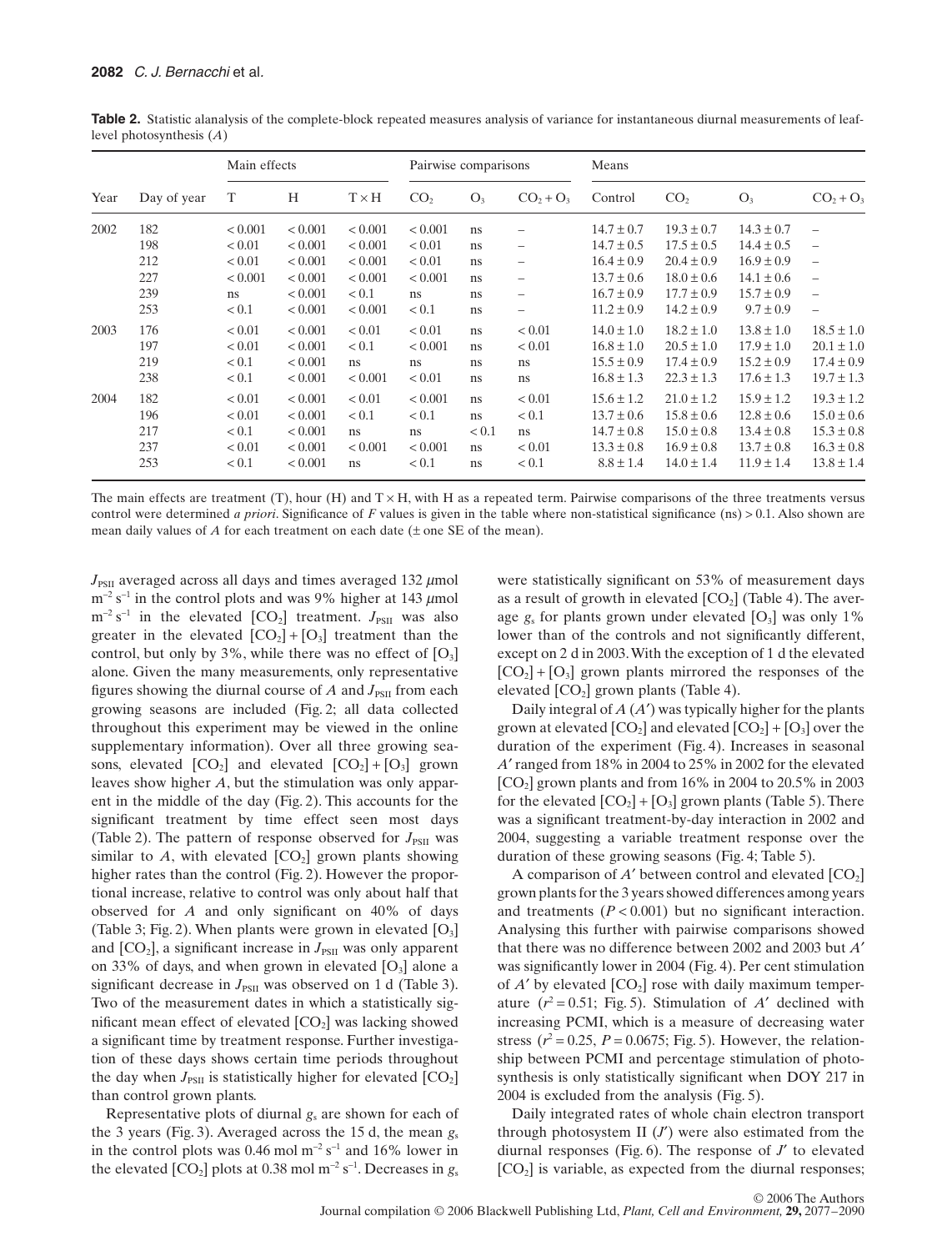

Figure 2. Representative measurements of *A* (solid lines) and *J*<sub>PSII</sub> (dotted lines) over the diurnal time course from one day in 2002 (first column), 2003 (second column) and 2004 (third column). Measurements were made on day of year 182 for the 2002 and 2004 growing season, and day of year 176 during 2003. The top three panels compare control and elevated [CO<sub>2</sub>], the middle three panels control versus elevated  $[O_3]$  and the bottom two panels control versus elevated  $[CO_2] + [O_3]$ . Open symbols represent ambient  $[O_3]$ , closed symbols represent elevated  $[O_3]$ , circles represent ambient  $[CO_2]$  and triangles represent elevated  $[CO_2]$ . Error bars represent one SE around the mean.

Table 3. Statistical analysis of the complete-block repeated measures analysis of variance for instantaneous diurnal measurements of whole chain electron transport through photosystem II  $(J_{PSII})$ 

| Year | Day of year |        | Main effects |              |                 | Pairwise comparisons |                          |                 | Means           |                 |                          |  |
|------|-------------|--------|--------------|--------------|-----------------|----------------------|--------------------------|-----------------|-----------------|-----------------|--------------------------|--|
|      |             | T      | H            | $T \times H$ | CO <sub>2</sub> | $O_3$                | $CO_2 + O_3$             | Control         | CO <sub>2</sub> | $O_3$           | $CO_2 + O_3$             |  |
| 2002 | 182         | < 0.05 | ${}< 0.001$  | ns           | < 0.05          | <sub>ns</sub>        |                          | $159.1 \pm 3.9$ | $168.3 \pm 4.1$ | $157.8 \pm 4.2$ | $\equiv$                 |  |
|      | 198         | ns     | < 0.001      | ns           | <sub>ns</sub>   | ns                   | -                        | $147.6 \pm 3.0$ | $150.9 \pm 3.0$ | $147.6 \pm 3.0$ | $\overline{\phantom{0}}$ |  |
|      | 212         | ns     | < 0.001      | ns           | ns              | ns                   | -                        | $153.0 \pm 5.1$ | $164.1 \pm 5.1$ | $155.5 \pm 5.1$ | $\overline{\phantom{0}}$ |  |
|      | 227         | < 0.05 | ${}< 0.001$  | ns           | < 0.05          | ns                   | -                        | $127.7 \pm 2.9$ | $134.5 \pm 2.9$ | $124.8 \pm 2.9$ |                          |  |
|      | 239         | ns     | < 0.001      | ns           | <sub>ns</sub>   | ns                   | -                        | $132.8 \pm 4.5$ | $132.0 \pm 4.5$ | $125.8 \pm 4.5$ | $\overline{\phantom{0}}$ |  |
|      | 253         | < 0.05 | ${}< 0.001$  | ns           | ns              | < 0.05               | $\overline{\phantom{0}}$ | $127.6 \pm 4.0$ | $132.0 \pm 4.0$ | $115.1 \pm 4.0$ | $\overline{\phantom{0}}$ |  |
| 2003 | 176         | ns     | < 0.001      | < 0.1        | ns              | ns                   | ns                       | $167.4 \pm 3.8$ | $173.2 \pm 3.8$ | $164.6 \pm 3.8$ | $168.4 \pm 3.8$          |  |
|      | 197         | ns     | < 0.001      | ns           | ${}_{0.05}$     | ns                   | ns                       | $114.5 \pm 4.5$ | $123.2 \pm 4.5$ | $118.9 \pm 4.5$ | $119.0 \pm 4.5$          |  |
|      | 219         | ns     | < 0.001      | ns           | ns              | ns                   | ns                       | $117.1 \pm 3.7$ | $118.1 \pm 3.7$ | $118.1 \pm 3.7$ | $109.9 \pm 3.7$          |  |
|      | 238         | < 0.1  | < 0.001      | ns           | < 0.01          | ns                   | ns                       | $155.6 \pm 4.3$ | $170.9 \pm 4.3$ | $162.4 \pm 4.3$ | $162.6 \pm 4.3$          |  |
| 2004 | 182         | < 0.01 | < 0.001      | < 0.05       | < 0.05          | ns                   | < 0.001                  | $136.1 \pm 4.2$ | $142.4 \pm 4.2$ | $137.4 \pm 4.2$ | $147.5 \pm 4.2$          |  |
|      | 196         | < 0.05 | < 0.001      | ns           | < 0.05          | ns                   | ns                       | $100.0 \pm 3.9$ | $107.6 \pm 3.9$ | $98.1 \pm 3.9$  | $103.9 \pm 3.9$          |  |
|      | 217         | < 0.01 | ns           | < 0.0001     | ns              | <sub>ns</sub>        | ns                       | $113.0 \pm 4.0$ | $108.4 \pm 4.0$ | $106.5 \pm 4.0$ | $110.9 \pm 4.0$          |  |
|      | 237         | < 0.1  | ${}< 0.001$  | ns           | < 0.1           | ns                   | < 0.1                    | $125.8 \pm 3.4$ | $130.8 \pm 3.4$ | $125.0 \pm 3.4$ | $131.8 \pm 3.5$          |  |
|      | 253         | < 0.1  | < 0.01       | ns           | < 0.05          | ns                   | < 0.05                   | $98.1 \pm 4.9$  | $109.2 \pm 4.9$ | $105.1 \pm 4.9$ | $109.5 \pm 4.9$          |  |

The main effects are treatment (T), hour (H) and  $T \times H$ , with H as a repeated term. Pairwise comparisons of the three treatments versus control were determined *a priori*. Significance of *F* values is given in the table where non-statistical significance (ns) > 0.1. Also shown are mean daily values of  $J_{PSII}$  for each treatment on each date ( $\pm$  one SE of the mean).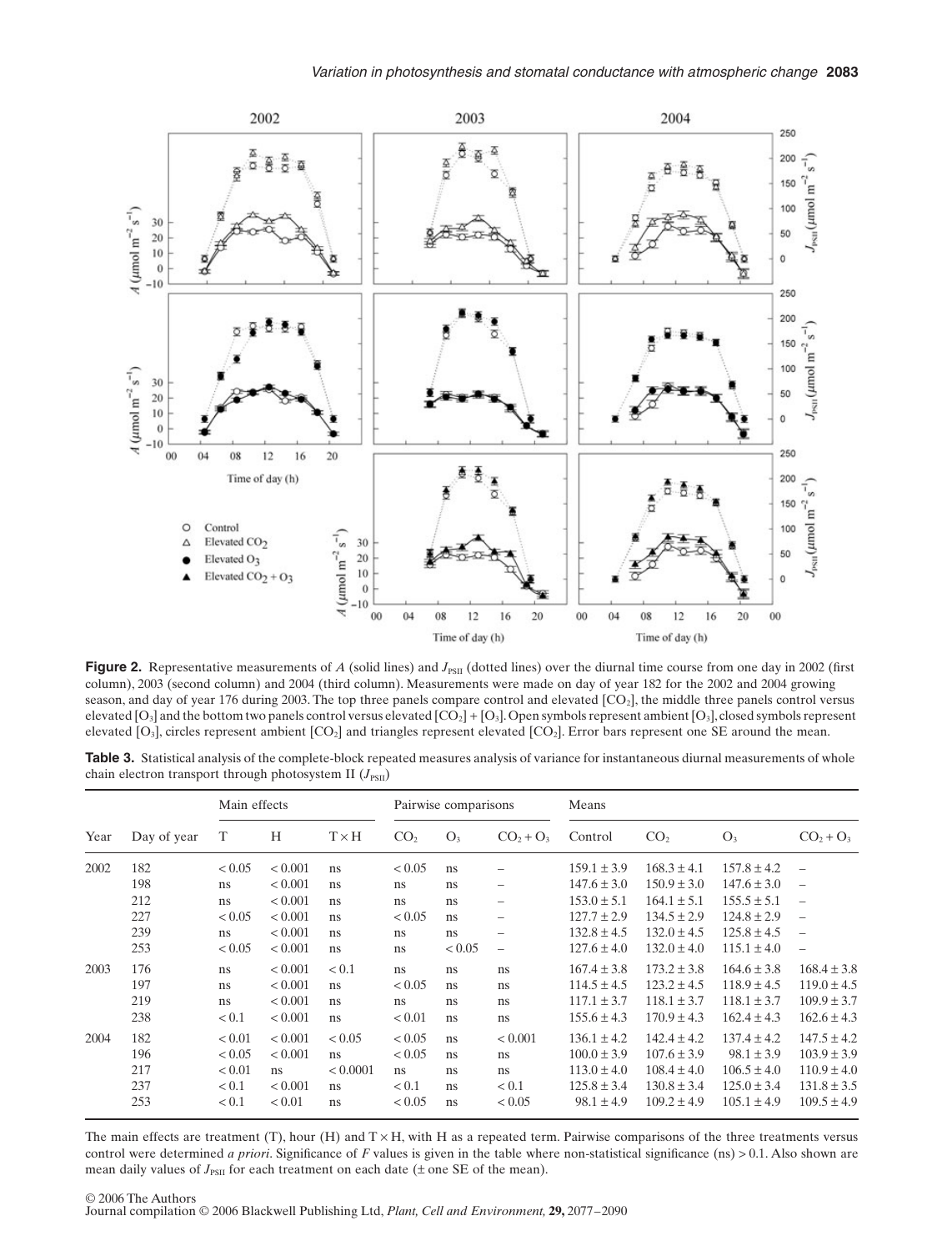

**Figure 3.** Representative measurements of stomatal conductance  $(g_s)$  over the diurnal time course from the days represented in Fig. 2. The top three panels compare control and elevated  $[CO_2]$ , the middle three panels control versus elevated  $[O_3]$  and the bottom two panels control versus elevated  $[CO_2] + [O_3]$ . Open symbols represent ambient  $[O_3]$ , closed symbols represent elevated  $[O_3]$ , circles represent ambient  $[CO<sub>2</sub>]$  and triangles represent elevated  $[CO<sub>2</sub>]$ . Error bars represent one SE around the mean.

**Table 4.** Statistical analysis of the complete-block repeated measures analysis of variance for instantaneous diurnal measurements of stomatal conductance (*g*s)

|      | Day of year | Main effects      |                        |              | Pairwise comparisons |                |              | Means                              |                                    |                                    |                                    |
|------|-------------|-------------------|------------------------|--------------|----------------------|----------------|--------------|------------------------------------|------------------------------------|------------------------------------|------------------------------------|
| Year |             | Т                 | H                      | $T \times H$ | CO <sub>2</sub>      | O <sub>3</sub> | $CO2 + O3$   | Control                            | CO <sub>2</sub>                    | O <sub>3</sub>                     | $CO2 + O3$                         |
| 2002 | 182         | < 0.1             | ${}< 0.001$            | ns           | < 0.05               | ns             |              | $0.40 \pm 0.03$                    | $0.29 \pm 0.03$                    | $0.38 \pm 0.03$                    | $\overline{\phantom{0}}$           |
|      | 198         | < 0.01            | < 0.001                | < 0.05       | < 0.001              | ns             | -            | $0.46 \pm 0.02$                    | $0.33 \pm 0.02$                    | $0.43 \pm 0.02$                    | $\overline{\phantom{0}}$           |
|      | 212         | ns.               | < 0.01                 | < 0.05       | ns                   | ns             | -            | $0.57 \pm 0.05$                    | $0.54 \pm 0.05$                    | $0.53 \pm 0.05$                    | $\overline{\phantom{0}}$           |
|      | 227         | ns.               | ${}< 0.001$            | ns           | ns                   | ns             | -            | $0.57 \pm 0.04$                    | $0.50 \pm 0.04$                    | $0.57 \pm 0.04$                    |                                    |
|      | 239         | < 0.05            | ${}< 0.001$            | ns           | < 0.05               | ns             | -            | $0.59 \pm 0.03$                    | $0.50 \pm 0.03$                    | $0.62 \pm 0.03$                    | $\overline{\phantom{0}}$           |
|      | 253         | ns.               | < 0.001                | ns           | ns                   | ns             | -            | $0.40 \pm 0.03$                    | $0.40 \pm 0.03$                    | $0.38 \pm 0.03$                    | $\overline{\phantom{0}}$           |
| 2003 | 176<br>197  | < 0.05<br>< 0.001 | ${}< 0.001$<br>< 0.001 | ns<br>ns     | < 0.01<br>< 0.05     | ns<br>< 0.05   | ns<br>< 0.05 | $0.22 \pm 0.01$<br>$0.49 \pm 0.03$ | $0.18 \pm 0.01$<br>$0.43 \pm 0.03$ | $0.22 \pm 0.01$<br>$0.55 \pm 0.03$ | $0.22 \pm 0.01$<br>$0.42 \pm 0.03$ |
|      | 219         | < 0.01            | < 0.001                | ns           | < 0.01               | < 0.05         | < 0.01       | $0.65 \pm 0.03$                    | $0.48 \pm 0.03$                    | $0.56 \pm 0.03$                    | $0.50 \pm 0.03$                    |
|      | 238         | ns                | ${}_{< 0.001}$         | ns           | ns                   | ns             | ns           | $0.36 \pm 0.03$                    | $0.36 \pm 0.03$                    | $0.37 \pm 0.03$                    | $0.30 \pm 0.03$                    |
| 2004 | 182         | ns                | ${}_{< 0.001}$         | ns           | ns                   | ns             | ns           | $0.33 \pm 0.03$                    | $0.30 \pm 0.03$                    | $0.36 \pm 0.03$                    | $0.31 \pm 0.03$                    |
|      | 196         | < 0.01            | < 0.001                | ns           | < 0.01               | ns             | < 0.01       | $0.42 \pm 0.03$                    | $0.29 \pm 0.03$                    | $0.41 \pm 0.03$                    | $0.29 \pm 0.03$                    |
|      | 217         | < 0.001           | < 0.001                | < 0.05       | < 0.001              | ns             | ${}< 0.001$  | $0.41 \pm 0.02$                    | $0.25 \pm 0.02$                    | $0.42 \pm 0.02$                    | $0.30 \pm 0.02$                    |
|      | 237         | ns.               | < 0.1                  | ns           | ns                   | ns             | ns           | $0.63 \pm 0.08$                    | $0.57 \pm 0.08$                    | $0.66 \pm 0.08$                    | $0.58 \pm 0.08$                    |
|      | 253         | ns.               | ${}_{< 0.001}$         | ns           | ns                   | ns             | ns           | $0.38 \pm 0.05$                    | $0.34 \pm 0.04$                    | $0.31 \pm 0.04$                    | $0.40 \pm 0.04$                    |

The main effects are treatment (T), hour (H) and  $T \times H$ , with H as a repeated term. Pairwise comparisons of the three treatments versus control were determined *a priori*. Significance of *F* values is given in the table where non-statistical significance (ns) > 0.1. Also shown are mean daily values of  $g_s$  for each treatment on each date ( $\pm$  one SE of the mean).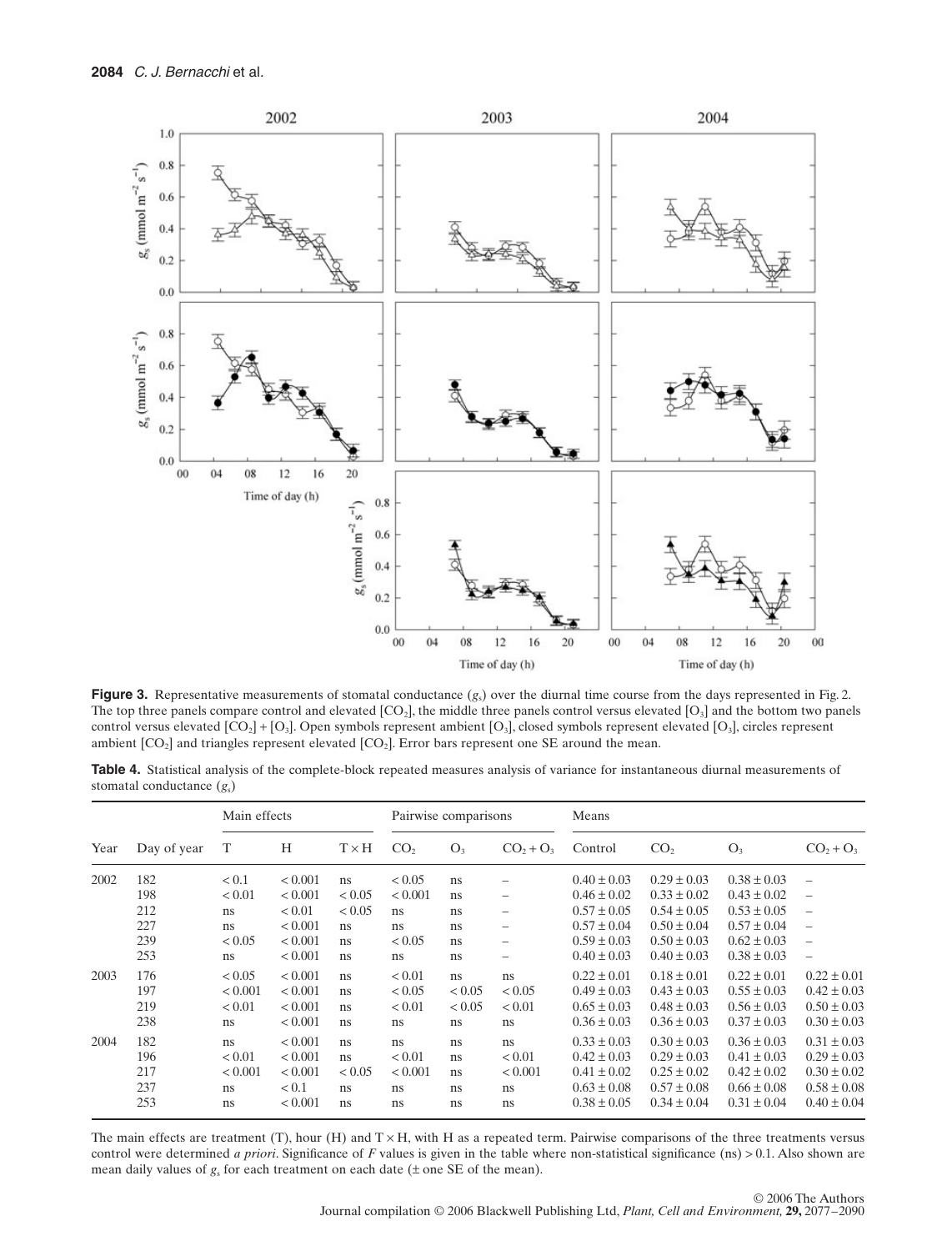

**Figure 4.** Daily integral of carbon assimilation (*A*′) for all measurement dates for all three growing seasons: 2002, 2003 and 2004. Seasonal means of *A*′ for each treatment in each year are also presented as bars to the right in each graph. Open symbols represent ambient  $[O_3]$ , closed symbols represent elevated  $[O_3]$ , circles represent ambient  $[CO<sub>2</sub>]$  and triangles represent elevated  $[CO<sub>2</sub>]$ . Error bars represent one SE around the mean.

however, there was a general and significant increase in *J*′ averaging 5% across the 3 years (Fig. 6, Table 5). No treatment effect of elevated  $[O_3]$  was observed for any of the 3 years. Seasonal average *J*′ was 4.4% greater in the elevated  $[CO_2] + [O_3]$  treatment than the control treatment in 2004.

To more clearly assess the impacts of the various treatments on  $A$ ,  $J_{PSII}$  and  $g_s$ , and to allow for a more direct comparison of these with previously published reports, midday values were extracted from each diurnal data set (Fig. 7). The stimulation of midday rates of  $A$  and  $J_{PSTI}$  was slightly higher than *A*′ and *J*′, respectively, for all 3 years (Table 5). A decrease in midday  $g_s$  with elevated  $[CO_2]$  and elevated  $[CO_2] + [O_3]$  occurred on a majority of the measurement days (Fig. 7) and resulted in statistically significant decreases throughout all growing seasons (Table 5). However, the responses of midday *g*<sup>s</sup> over the three seasons to elevated  $[CO<sub>2</sub>]$  appear to differ, as 2002 and 2003 showed a 20 and 23% decrease in midday *g*s, respectively, whereas 2004 resulted in a 35% decrease (Fig. 7). In parallel to the diurnal response, no effect of elevated  $[O_3]$  on midday  $g_s$ was apparent.

## **DISCUSSION**

We tested the hypotheses that  $(1)$  the response of leaf photosynthesis  $(A)$ ,  $g_s$  and whole chain photosystem II electron transport  $(J_{PSII})$  to elevated  $[CO_2]$  will be less under fully open-air conditions than previous reports; (2) that responses to  $[CO<sub>2</sub>]$  will be affected by both date and time of day; (3) stimulation of photosynthesis by elevated  $[CO<sub>2</sub>]$ will be greater with higher temperatures and water stress; and (4) no effect of elevated  $[O_3]$  will be apparent on  $A, g_s$ and  $J_{PSII}$  in newly expanded leaves when compared with control or to elevated  $[CO<sub>2</sub>]$  treatment. Hypothesis 1 was partially supported and hypotheses 2, 3 and 4 were fully supported by the results.



**Figure 5.** The relationship between per cent stimulation in *A*′ in elevated  $[CO<sub>2</sub>]$  compared with control plotted as a function of (a) daily maximum temperature and (b) Palmer crop moisture index (PCMI) for all 3 years combined. The lines represent first-order linear regressions fitted through the data  $(r^2 = 0.51, P = 0.003$  for panel a and  $r^2 = 0.25$ ,  $P = 0.0675$  for panel b). One measurement date, day of year 217 in 2004, was excluded from the linear regression analysis for panel b and is represented by a triangle symbol.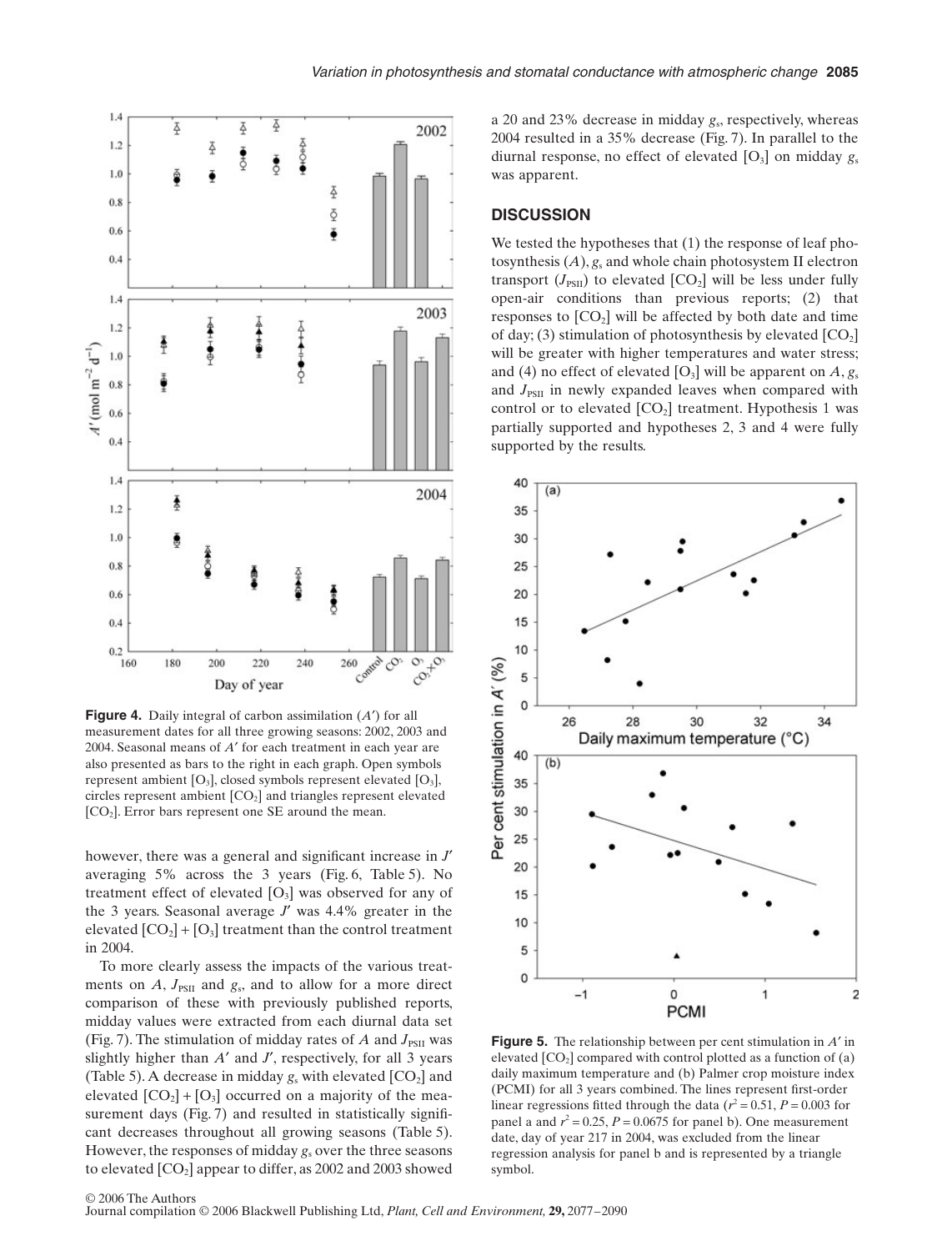**Table 5.** Statistical analysis of the main effects and pairwise comparisons for midday rates of carbon uptake (*A*), daily integral of *A* (*A*′), midday rates of whole chain electron transport through photosystem II ( $J_{PSII}$ ), daily integrated  $J_{PSII}$  ( $J'$ ) and midday values of stomatal conductance (*g*s)

| 2002              | Main effects |         |              | Control versus  |       |                | % Deviation from control |        |            |
|-------------------|--------------|---------|--------------|-----------------|-------|----------------|--------------------------|--------|------------|
|                   | T            | D       | $T \times D$ | CO <sub>2</sub> | $O_3$ | $CO2 + O3$     | CO <sub>2</sub>          | $O_3$  | $CO2 + O3$ |
| Midday A          | < 0.001      | < 0.01  | ns           | < 0.01          | ns    | -              | 24.2                     | 5.5    |            |
| A'                | < 0.001      | < 0.001 | < 0.05       | ${}< 0.001$     | ns    |                | 22.6                     | $-1.9$ |            |
| Midday $J_{PSII}$ | < 0.01       | ns      | ns           | < 0.1           | ns    |                | 5.1                      | 1.7    |            |
| J'                | < 0.01       | < 0.001 | ns           | < 0.05          | ns    |                | 4.6                      | $-1.7$ |            |
| Midday $g_s$      | < 0.1        | < 0.001 | ns           | < 0.1           | ns    |                | $-23.7$                  | $-2.4$ |            |
| 2003              |              |         |              |                 |       |                |                          |        |            |
| Midday $A$        | < 0.05       | < 0.001 | ns.          | < 0.001         | ns    | ${}_{< 0.001}$ | 30.6                     | 1.8    | 29.9       |
| A'                | < 0.001      | < 0.01  | ns           | < 0.001         | ns    | < 0.001        | 25.4                     | 2.6    | 20.5       |
| Midday $J_{PSII}$ | < 0.01       | < 0.05  | ns           | < 0.05          | ns    | < 0.1          | 7.0                      | $-1.2$ | 4.9        |
| J'                | < 0.1        | < 0.001 | ns.          | < 0.05          | ns    | ns             | 6.7                      | 1.9    | 0.3        |
| Midday $g_s$      | < 0.01       | < 0.01  | ns           | < 0.01          | ns    | < 0.05         | $-20.5$                  | 4.1    | $-17.3$    |
| 2004              |              |         |              |                 |       |                |                          |        |            |
| Midday A          | < 0.01       | 0.0003  | ns           | < 0.001         | ns    | < 0.01         | 22.9                     | $-1.8$ | 20.0       |
| A'                | < 0.001      | < 0.001 | < 0.01       | < 0.001         | ns    | < 0.001        | 18.4                     | $-1.6$ | 16.4       |
| Midday $J_{PSII}$ | < 0.001      | < 0.001 | ns           | < 0.01          | ns    | < 0.001        | 5.7                      | 0.0    | 8.4        |
| J'                | < 0.01       | < 0.001 | ns.          | < 0.05          | ns    | < 0.05         | 3.7                      | $-0.5$ | 4.4        |
| Midday $g_s$      | < 0.001      | < 0.05  | ns.          | < 0.001         | ns    | < 0.001        | $-36.7$                  | $-4.1$ | $-30.6$    |

The data were analysed using a repeated measures complete-block analysis of variance with treatment (T), hour (H) and  $T \times H$  as the main effects. *A priori* determined pairwise comparisons of the three treatments versus control and the per cent deviation of the various treatments from control are also shown. Non-statistical significance is denoted by *ns.* Means for the control and treatments are shown in Figs 4, 6 and 7.

Meta-analyses of 111 prior studies of soybean grown in enclosed environments show an increase in *A* of 39% and a decrease in  $g_s$  of 40% at  $[CO_2]$  elevated on average to 689 µmol mol<sup>−</sup><sup>1</sup> (Ainsworth *et al*. 2002). Assuming a linear response of these variables to  $[CO_2]$ , this would translate to an increase in *A* of 20% and a decrease in *g*<sup>s</sup> of 20% with elevation of  $CO_2$  to 550  $\mu$ mol mol<sup>-1</sup>. In this open-air experiment in which  $CO_2$  was elevated to 550  $\mu$ mol mol<sup>-1</sup>, *A* was increased by 24% and *g*<sup>s</sup> decreased by 16%. These suggest similar responses in the two environments. However, assuming a linear response to  $[CO_2]$  likely underestimates the true response indicating that the open-air responses might still be slightly less than in the enclosure studies.

Elevated  $[CO<sub>2</sub>]$  consistently resulted in slightly higher  $J_{\text{PSII}}$  throughout the 3 years of measurements (Fig. 6, Tables 3 & 5). Rogers *et al*. (2004), studying a different soybean cultivar in 2001, noted a possible increase in  $J_{PSII}$ , but this was not significant. Here a statistically significant increase in  $J_{PSII}$  is observed. In theory  $J_{PSII}$  could increase, decrease, or remain constant with growth in elevated  $[CO<sub>2</sub>]$ depending on whether photosynthesis is limited by Rubisco, RuBP or triose phosphate export from the chloroplast, respectively (Hymus, Baker & Long 2001). We have previously shown that the photosynthetic operating point for control plants grown at SoyFACE is near, or slightly below, the inflection point where photosynthesis is co-limited by Rubisco and RuBP (Bernacchi *et al*. 2005). Despite the slight down-regulation of Rubisco with elevated  $[CO_2]$ , the shift in the operating point of photosynthesis from Rubisco- to RuBP-limiting without a decrease in photosynthetic potential (Bernacchi *et al*. 2005) supports a slight increase in  $J_{\text{PSII}}$ , but one smaller than the increase in *A* (Hymus *et al*. 2001) as reported here.

The mean increase in  $A$  with elevated  $[CO_2]$  varied depending on the timescale under consideration. Percentage increases in *A* for instantaneous measurements ranged from slight decreases to increases of over 50%. However, when integrated over the day, the stimulation of *A*′ by elevated  $[CO_2]$  ranged from 4 to 37% (Fig. 5). Little or no increase in *A* with plant growth in elevated  $[CO<sub>2</sub>]$  was apparent at the low-light fluxes of early morning and dusk (Fig. 2) accounting for the significant interaction of time of day and  $[CO<sub>2</sub>]$  (Table 2). This is consistent with the expectation from Rubisco kinetics that *A* at 25 °C would be stimulated by 37% at light saturation, but only 11% when photosynthesis is light-limited (Long *et al*. 2004). This is because at light saturation, elevated  $[CO<sub>2</sub>]$  both increases the velocity of carboxylation and partially inhibits oxygenation at Rubisco. At low light,  $CO<sub>2</sub>$  is not limiting the rate of carboxylation but does inhibit oxygenation. As a result, the proportion of RuBP that is oxygenated decreases as  $[CO<sub>2</sub>]$  rises, resulting in a net increase in  $CO<sub>2</sub>$  uptake (Long *et al*. 2004). This is also consistent with the observed effect of elevated  $[CO_2]$  on  $J_{PSII}$  where increase is evident only around midday when photosynthesis may be limited by the amount of active Rubisco and increased velocity of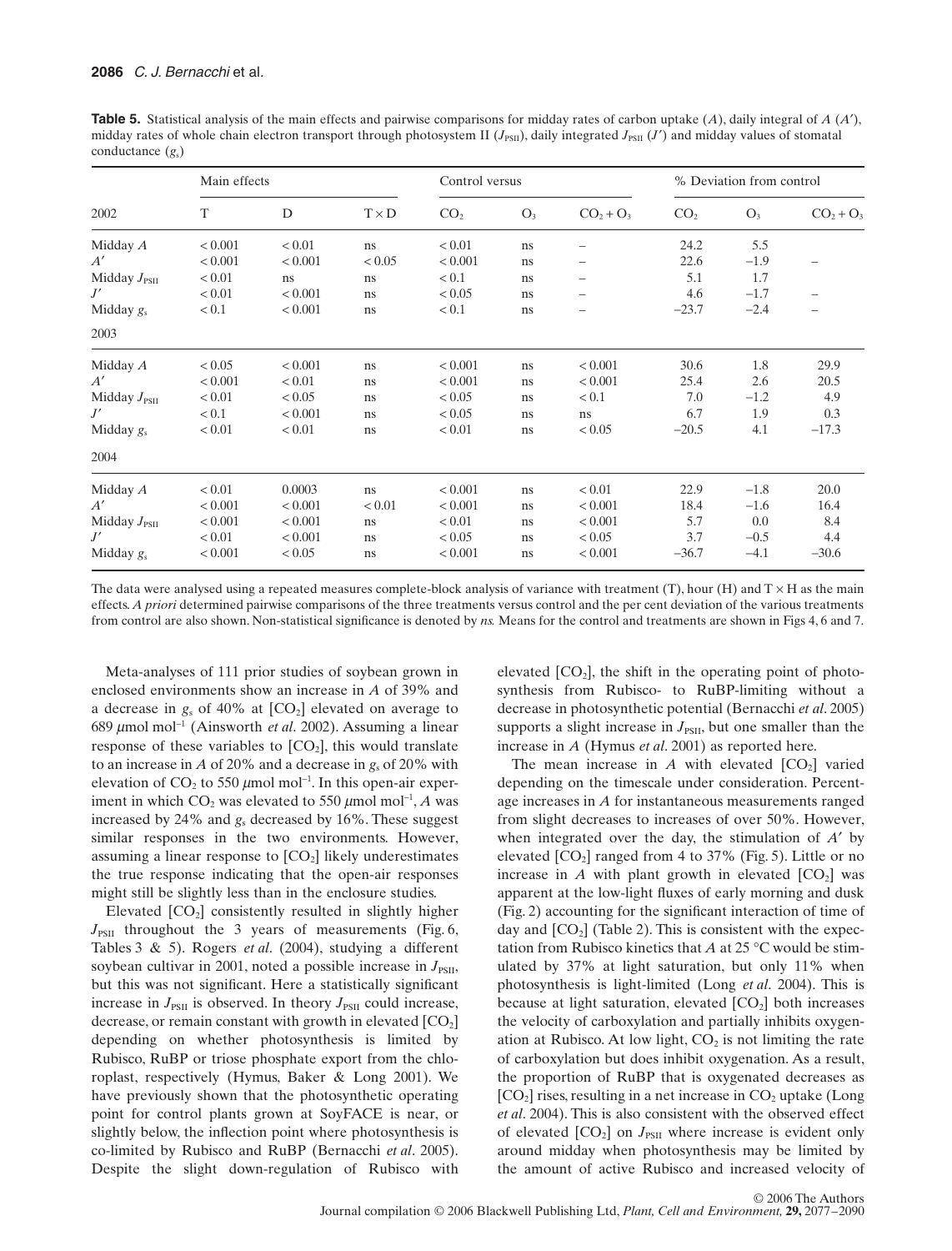

**Figure 6.** Daily integral of electron transport rates (*J'*) for all measurement dates for all three growing seasons: 2002, 2003 and 2004. Seasonal means of *J*′ for each treatment in each year are also presented as bars to the right in each graph. Open symbols represent ambient  $[O_3]$ , closed symbols represent elevated  $[O_3]$ , circles represent ambient  $[CO<sub>2</sub>]$  and triangles represent elevated [CO<sub>2</sub>]. Error bars represent one SE around the mean.

carboxylation at elevated  $[CO<sub>2</sub>]$  will increase the electron transport requirement. In low light when RuBP is limiting, the electron transport requirement will be unaffected by a change in the ratio of oxygenation/carboxylation (Long & Bernacchi 2003). Elevated [CO<sub>2</sub>] significantly decreased *g*<sub>s</sub> and the diurnal pattern of decrease was more variable than for the increase in  $A$ . On all dates, midday  $g_s$  was significantly less at elevated  $[CO<sub>2</sub>]$  and not significantly different in elevated  $[O_3]$  (Table 5). By contrast,  $g_s$  measured over the diurnal period was significantly less on only eight of the 15 measurement dates for elevated  $[CO<sub>2</sub>]$  and on two dates for elevated  $[O_3]$ . Inconsistency between diurnal versus midday *g*<sup>s</sup> was likely caused by smaller or no response in the early morning and around dusk, and also potentially compromised by dew on the leaves in the morning of several of the measurement dates. However, variation in the  $CO<sub>2</sub>$  effect on g<sub>s</sub>, during the middle of the diurnal period, was predictable for dates in 2003 through use of the Ball, Woodrow & Berry (1987) model (Leakey *et al*., in press). The absence of an elevated  $[CO_2]$  effect on  $g_s$  on specific dates could be explained if it corresponds to periods when soil moisture depletion is reducing  $g_s$  in ambient  $[CO_2]$ , but at elevated  $[CO<sub>2</sub>]$  lower whole plant transpiration is conserving soil water and allowing plants to avoid water stress and maintain high *g*s.

Because both the solubility of  $CO<sub>2</sub>$  in water and specificity of Rubisco for  $CO<sub>2</sub>$  decline relative to  $O<sub>2</sub>$  with rising temperature, the stimulatory effect on  $A$  of rising  $[CO<sub>2</sub>]$ should be greater as temperature rises (Long 1991). In practice this theoretical expectation has not been realized in various field studies (e.g. Delgado *et al*. 1994; Naumburg, Loik & Smith 2004). However, here a strong positive correlation between temperature and per cent stimulation of *A* with growth in elevated  $[CO_2]$  was observed (Fig. 5). Possibly this was achieved by the statistical sensitivity provided by the very large number of measurements  $($  > 4700 $)$ contributing to this analysis. Drought has similarly been expected to result in an increased response to elevated  $[CO_2]$ . Decreased  $g_s$  at elevated  $[CO_2]$  may conserve soil moisture delaying or avoiding any decrease in assimilation due to decreased leaf and plant water status (Rogers *et al*. 1984; Allen *et al*. 1994, 1998). The PCMI provides an indicator of potential crop water stress for a specific region. Because the reported PCMI values represent a large portion of East Central Illinois, they may not reflect the actual crop moisture status of the SoyFACE field. Nevertheless, the response of  $A$  to elevated  $[CO_2]$  significantly increased during periods of greater water stress (Fig. 5). This corresponds with the observation at SoyFACE of enhanced *A* in maize during periods of drought stress (Leakey *et al*. 2004).  $C_4$  photosynthesis of maize is saturated at ambient  $[CO_2]$ , but lower *g*<sup>s</sup> leads to reduced soil water depletion and the potential for amelioration of drought stress and indirect enhancement of carbon gain (Leakey *et al*. 2006). The same mechanism may well occur in soybean, but is difficult to dissect from the concurrent direct stimulation of *A* by elevated  $[CO<sub>2</sub>]$ .

A meta-analysis of 53 prior chamber studies of soybean in which  $[O_3]$  was elevated to 70 nmol mol<sup>-1</sup> (daytime average) showed highly significant reductions in *A* (20%) and *g*<sup>s</sup> (17%) relative to clean air (< 30 nmol mol<sup>−</sup><sup>1</sup> ; Morgan *et al*. 2003). Although this first open-air study of soybean under elevated [O3] covers a smaller increase in concentration, not only was there no significant effect of elevation but no change in either *A* or *g*<sup>s</sup> was indicated. The difference between elevated  $[O_3]$  effects on *A* and  $g_s$  in this study versus previous experiments may be driven by many factors. Firstly, the meta-analysis focuses on comparisons between  $[O_3]$  free air and elevated  $[O_3]$  treatments. Fumigation at SoyFACE is a fixed percentage above the background levels, which represents a smaller differential than the majority of previous studies (Morgan *et al*. 2003). Secondly, it is possible that previous experiments showing an effect of elevated  $[O_3]$  on plants may overestimate the responses because of forced coupling between the atmosphere and the canopy. The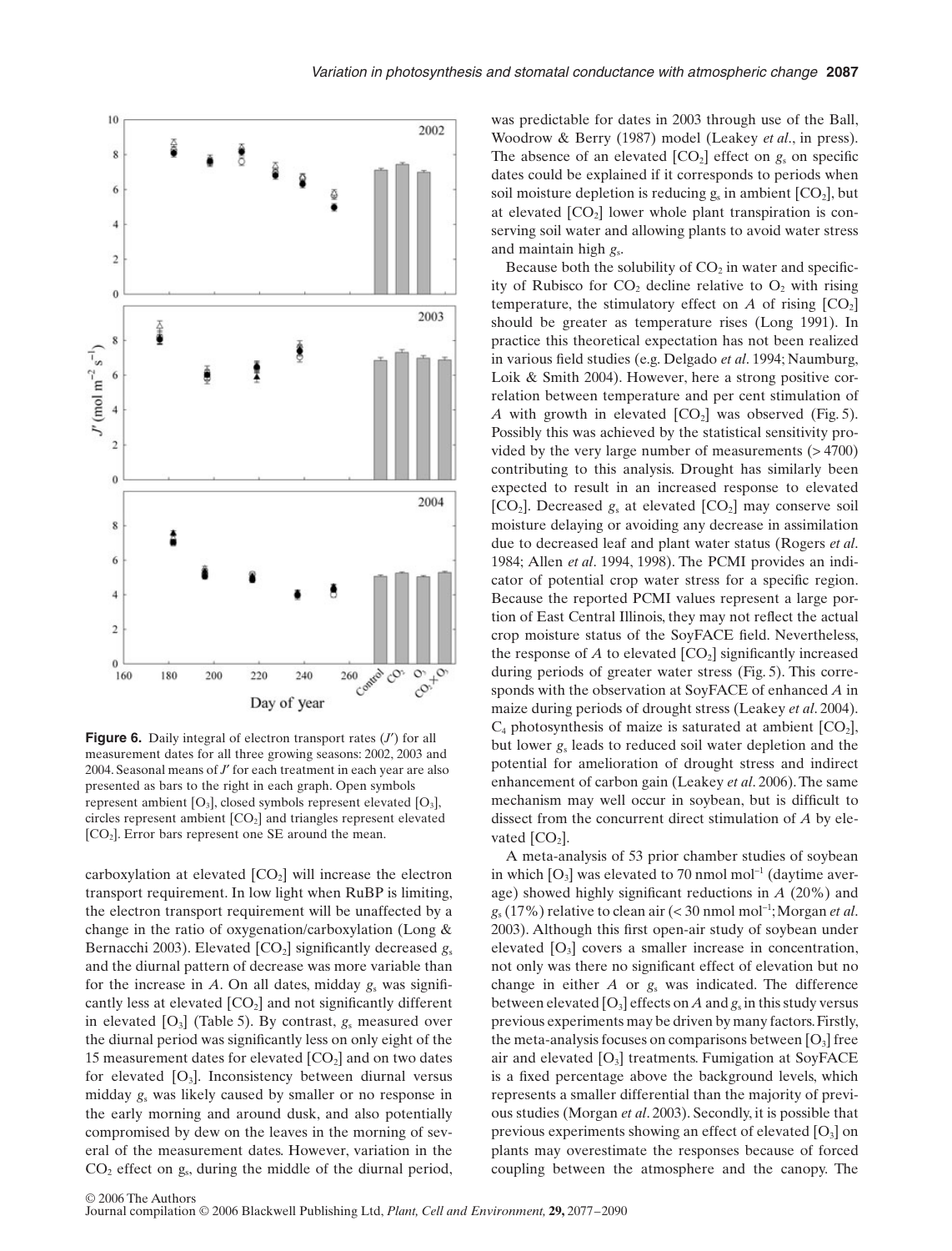

**Figure 7.** Midday measurement of  $A$ ,  $J_{PSII}$  and  $g_s$  for each measurement period for all three growing seasons: 2002, 2003 and 2004. Data from the measurement period closest to solar noon were used in the analysis. Seasonal mean midday values for *A*,  $J_{PSII}$  and  $g_s$  are also presented to the right of each graph. Open symbols represent ambient  $[O_3]$ , closed symbols represent elevated  $[O_3]$ , circles represent ambient  $[CO<sub>2</sub>]$  and triangles represent elevated  $[CO<sub>2</sub>]$ . Error bars represent one SE around the mean.

transfer of water from the soil to the bulk atmosphere via transpiration is influenced by at least nine major resistances (e.g. Bazzaz & Sombroek 1996) which are substantially altered in artificial growth environments. The substantial forced mixing that occurs in artificial enclosures reduces many of the canopy resistance pathways, which results in a higher degree of ozone exposure at the leaf level, which would accentuate the effects of ozone. A third possibility may exist in the selection of the youngest fully expanded leaves. As we have previously demonstrated, leaves grown in elevated  $[O_3]$  show damage only after prolonged exposure (Morgan *et al*. 2004). By selecting only the recently expanded leaves for this experiment, older leaves in which greater cumulative ozone uptake may have induced damage were avoided. Moreover, it should be noted that despite no obvious effects of elevated  $[O_3]$  on photosynthesis,  $g_s$  or  $J_{PSII}$ , significant and consistent decreases in leaf area index (Dermody, Long & DeLucia 2006), total plant biomass and yields (Morgan *et al.* 2005) for soybean grown in elevated  $[O_3]$ have been observed in the same plots at SoyFACE. Although photosynthesis was also increased significantly by elevated  $[CO_2]$  even when  $[O_3]$  was also elevated, the increase was 19%, 5% less than when  $[CO<sub>2</sub>]$  was elevated without elevation of  $[O_3]$ . This resulted from a significant interaction of elevation of  $[CO_2]$  and  $[O_3]$  on six out of the 15 d of measurements across all three growing seasons.

In conclusion, photosynthesis, *g*<sup>s</sup> and whole chain electron transport through photosystem II all responded to growth in elevated  $[CO_2]$  in a predictable manner, although the percentage changes are less than predicted from enclosure studies. Temperature and soil moisture both strongly affect the response of photosynthesis to elevated  $[CO<sub>2</sub>]$ . Elevated  $[O_3]$ , did not have any effect on recently expanded leaves, although it did slightly diminish the response of photosynthesis to elevated  $[CO<sub>2</sub>]$ .

#### **ACKNOWLEDGMENTS**

SoyFACE was funded by the Illinois Council for Food and Agricultural Research (CFAR), Archer Daniels Midland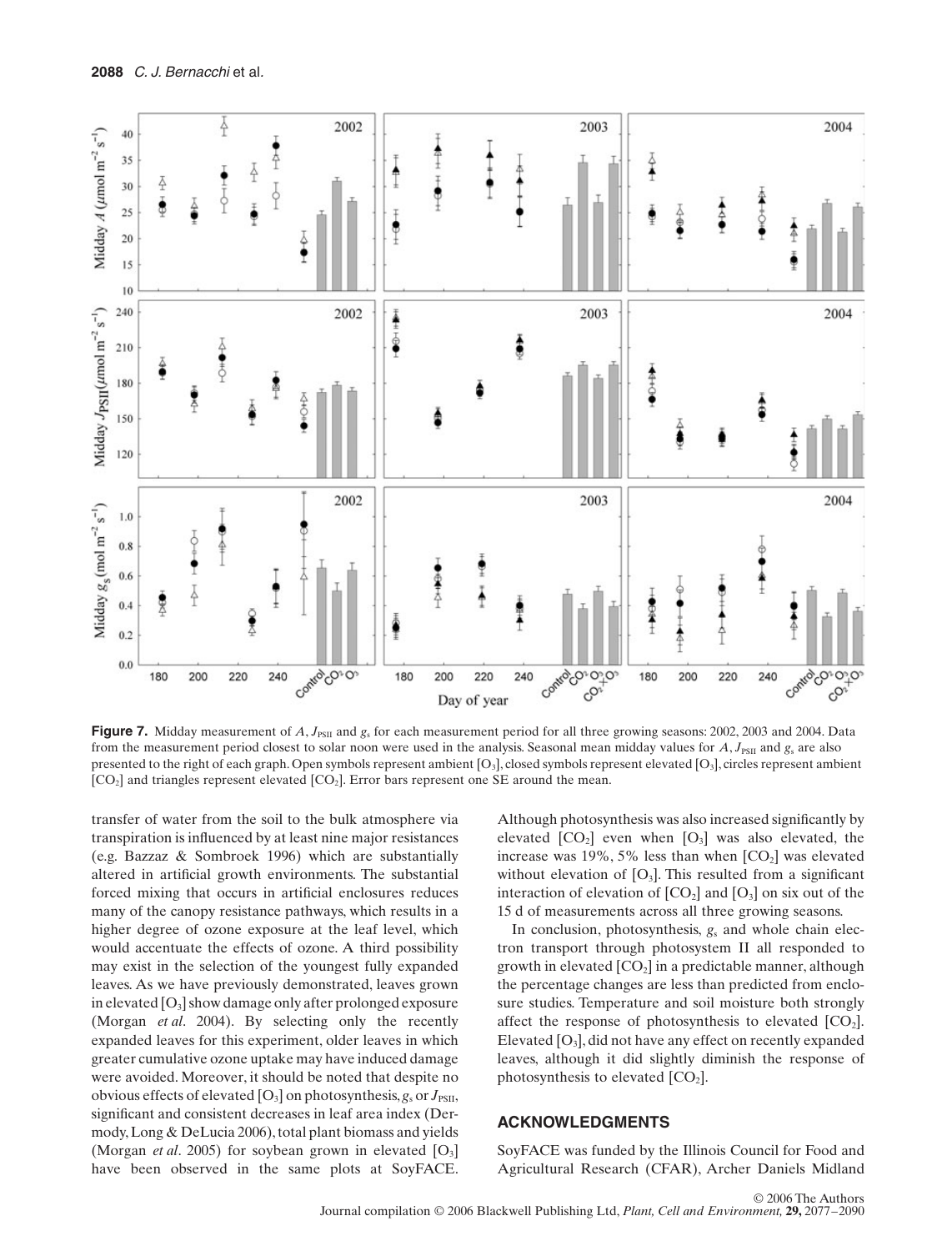Company, Pioneer Hi-Bred International and USDA-ARS. This work was supported in part by the Office of Science (BER), US Department of Energy, Grant No. DE-FG02- 03ER63685 to CJB. AR was supported by the US Department of Energy Office of Science contract No. DE-AC02- 98CH10886 to Brookhaven National Laboratory (BNL). The views expressed in this work are those of the authors and do not necessarily reflect those of the DOE, the NOAA, or the ISWS.

### **REFERENCES**

- Ainsworth E.A., Davey P.A., Bernacchi C.J., *et al*. (2002) A metaanalysis of elevated  $[CO_2]$  effects on soybean  $(Glycine max)$ physiology, growth and yield. *Global Change Biology* **8,** 695–709.
- Ainsworth E.A., Davey P.A., Hymus G.J., Osborne C.E., Rogers A., Blum H., Nosberger J. & Long S.E. (2003) Is stimulation of leaf photosynthesis by elevated carbon dioxide concentration maintained in the long term? A test with *Lolium perenne* grown for 10 years at two nitrogen fertilization levels under Free Air CO2 Enrichment (FACE). *Plant, Cell & Environment* **26,** 705– 714.
- Ainsworth E.A., Rogers A., Nelson R. & Long S.P. (2004) Testing the 'source-sink' hypothesis of down-regulation of photosynthesis in elevated  $[CO_2]$  in the field with single gene substitutions in *Glycine max*. *Agricultural and Forest Meteorology* **122,** 85–94.
- Allen L.H., Valle R.R., Mishoe J.W. & Jones J.W. (1994) Soybean leaf gas-exchange responses to carbon-dioxide and water-stress. *Agronomy Journal* **86,** 625–636.
- Allen L.H., Valle R.R., Jones J.W. & Jones P.H. (1998) Soybean leaf water potential responses to carbon dioxide and drought. *Agronomy Journal* **90,** 375–383.
- Ball J.T., Woodrow I.E. & Berry J.A. (1987) A model predicting stomatal conductance and its contribution to the control of photosynthesis under different environmental conditions. In *Progress in Photosynthesis Research: Proceedings of the VIIth International Congress on Photosynthesis* (ed. J. Biggins), pp. 221–224. Providence, Rhode Island, USA, August 10–15, 1986. Kluwer Academic Publishers, Boston, MA, USA.
- Bazzaz F.A. & Sombroek W.G. (1996) *Global Climate Change and Agricultural Production: Direct and Indirect Effects of Changing Hydrological, Pedological, and Plant Physiological Processes*. Food and Agriculture Organization of the United Nations, New York, USA; Wiley, Chichester, UK.
- Bernacchi C.J., Morgan P.B., Ort D.R. & Long S.P. (2005) The growth of soybean under free air  $[CO<sub>2</sub>]$  enrichment (FACE) stimulates photosynthesis while decreasing *in vivo* Rubisco capacity. *Planta* **220,** 434–446.
- von Caemmerer S. & Farquhar G.D. (1981) Some relationships between the biochemistry of photosynthesis and the gasexchange of leaves. *Planta* **153,** 376–387.
- Delgado E., Mitchell R.A.C., Parry M.A.J., Driscoll S.P., Mitchell V.J. & Lawlor D.W. (1994) Interacting effects of  $CO<sub>2</sub>$  concentration, temperature and nitrogen supply on the photosynthesis and composition of winter-wheat leaves. *Plant, Cell & Environment* **17,** 1205–1213.
- Dermody O., Long S.P. & DeLucia E.H. (2006) How does elevated CO<sub>2</sub> or ozone affect the leaf-area index of soybean when applied independently? *New Phytologist* **169,** 145–155.
- Elagoz V. & Manning W.J. (2005) Responses of sensitive and tolerant bush beans (*Phaseolus vulgaris* L.) to ozone in open-top chambers are influenced by phenotypic differences, morphological characteristics and the chamber environment. *Environmental Pollution* **136,** 371–383.
- Farquhar G.D., Caemmerer S.V. & Berry J.A. (1980) A biochemical model of photosynthic  $CO<sub>2</sub>$  assimilation in leaves of  $C<sub>3</sub>$  species. *Planta* **149,** 78–90.
- Garcia R.L., Long S.P., Wall G.W., Osborne C.P., Kimball B.A., Nie G.Y., Pinter P.J., Lamorte R.L. & Wechsung F. (1998) Photosynthesis and conductance of spring-wheat leaves: field response to continuous free-air atmospheric CO<sub>2</sub> enrichment. *Plant, Cell & Environment* **21,** 659–669.
- Genty B., Briantais J.M. & Baker N.R. (1989) The relationship between the quantum yield of photosynthetic electron-transport and quenching of chlorophyll fluorescence. *Biochimica et Biophysica Acta* **990,** 87–92.
- Hymus G.J., Baker N.R. & Long S.P. (2001) Growth in elevated  $CO<sub>2</sub>$  can both increase and decrease photochemistry and photoinhibition of photosynthesis in a predictable manner. *Dactylis glomerata* grown in two levels of nitrogen nutrition. *Plant Physiology* **127,** 1204–1211.
- IPCC (2001) *Climate Change 2001: The Scientific Basis. Contribution of Working Group I to the Third Assessment Report of the Intergovernmental Panel on Climate Change*. Cambridge University Press, Cambridge, UK.
- Keselman H.J., Algina J., Kowalchuk R.K. & Wolfinger R.D. (1998) A comparison of two approaches for selecting covariance structures in the analysis of repeated measurements. *Communications in Statistics-Simulation and Computation* **27,** 591–604.
- Lawlor D.W. & Mitchell R.A.C. (1991) The effects of increasing  $CO<sub>2</sub>$  on crop photosynthesis and productivity – a review of field studies. *Plant, Cell & Environment* **14,** 807–818.
- Leakey A.D.B., Press M.C., Scholes J.D. & Watling J.R. (2002) Relative enhancement of photosynthesis and growth at elevated CO2 is greater under sunflecks than uniform irradiance in a tropical rain forest tree seedling. *Plant, Cell & Environment* **25,** 1701–1714.
- Leakey A.D.B., Bernacchi C.J., Dohleman F.G., Ort D.R. & Long S.P. (2004) Will photosynthesis of maize (*Zea mays*) in the US Corn Belt increase in future [CO2] rich atmospheres? An analysis of diurnal courses of  $CO<sub>2</sub>$  uptake under free-air concentration enrichment (FACE). *Global Change Biology* **10,** 951–962.
- Leakey A.D.B., Uribelarrea M., Ainsworth E.A., Naidu S.L., Rogers A., Ort D.R. & Long S.P. (2006) Photosynthesis, productivity and yield of maize are not affected by open-air elevation of  $CO<sub>2</sub>$ concentration in the absence of drought. *Plant Physiology* **140,** 779–790.
- Leakey A.D.B., Bernacchi C.J., Ort D.R. & Long S.P. Long-term growth of soybean at elevated [CO2] does not cause acclimation of stomatal conductance under fully open-air conditions. *Plant, Cell & Environment* (in press).
- Littell R.C., Henry P.R. & Ammerman C.B. (1998) Statistical analysis of repeated measures data using SAS procedures. *Journal of Animal Science* **76,** 1216–1231.
- Littell R.C., Pendergast J. & Natarajan R. (2000) Modelling covariance structure in the analysis of repeated measures data. *Statistics in Medicine* **19,** 1793–1819.
- Long S.P. (1991) Modification of the response of photosynthetic productivity to rising temperature by atmospheric  $CO<sub>2</sub>$  concentrations – has its importance been underestimated. *Plant, Cell & Environment* **14,** 729–739.
- Long S.P. & Bernacchi C.J. (2003) Gas exchange measurements, what can they tell us about the underlying limitations to photosynthesis? Procedures and sources of error. *Journal of Experimental Botany* **54,** 2393–2401.
- Long S.P. & Naidu S.L. (2002) Effects of oxidants at the biochemical, cell and physiological levels. In *Air Pollution and Plant Life* (eds J.N.B. Bell & M. Treshow), pp. 69–88. John Wiley & Sons, New York, USA.